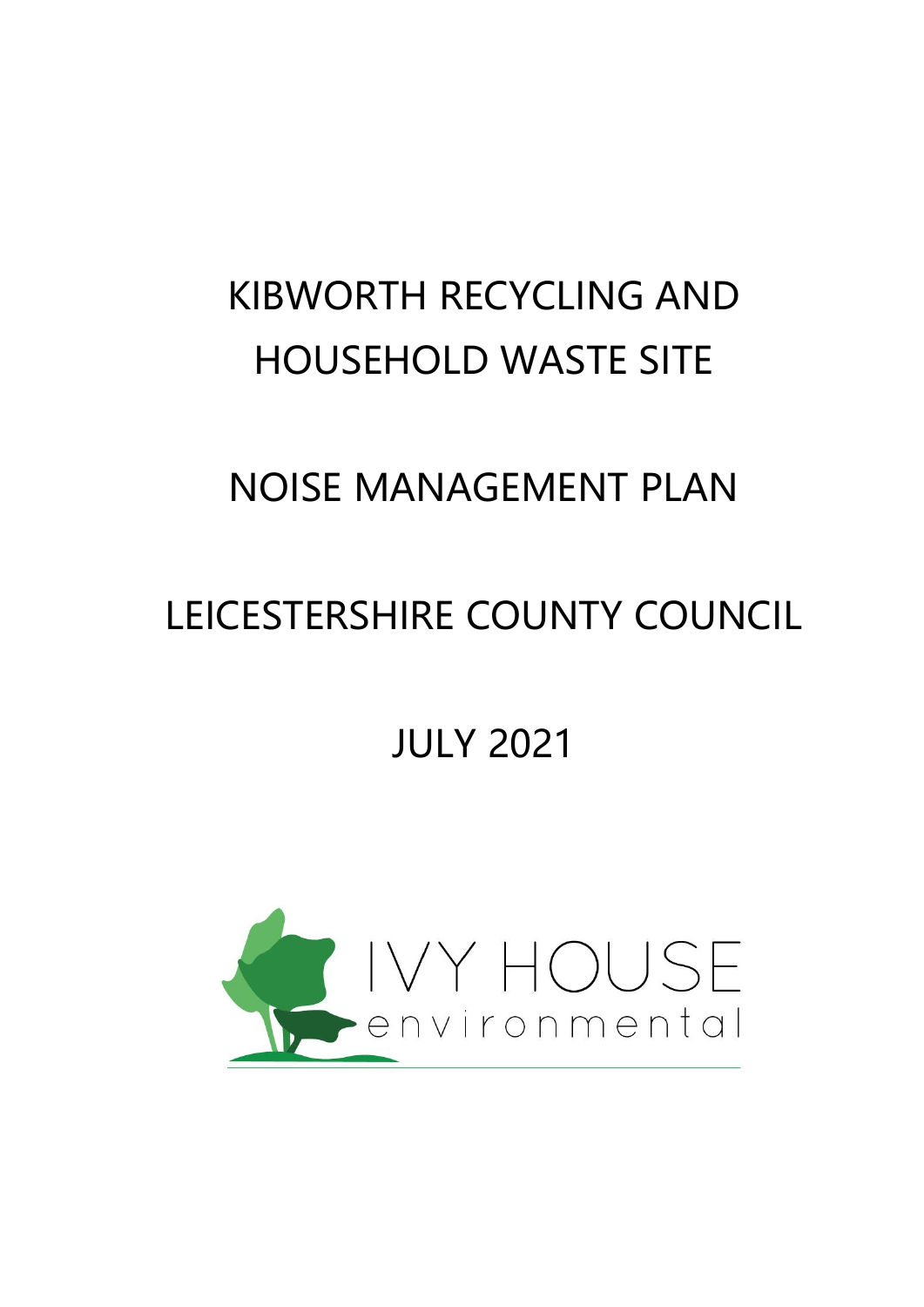| <b>SUMMARY TABLE</b>         |                                                                        |  |  |
|------------------------------|------------------------------------------------------------------------|--|--|
| SITE:                        | Kibworth Recycling and Household Waste Site - Noise<br>Management Plan |  |  |
| <b>SITE ADDRESS:</b>         | Harborough Road, Kibworth, Leicestershire, LE8 0EX                     |  |  |
| <b>CLIENT:</b>               | Leicestershire County Council                                          |  |  |
| DATE:                        | <b>July 2021</b>                                                       |  |  |
| <b>REFERENCE</b>             | IV.342.19                                                              |  |  |
| <b>DEVELOPMENT PROPOSAL:</b> | Operation of a Recycling and Household Waste Facility                  |  |  |

| Written By: |                  | Justyna Krawczynska<br><b>Waste and Permitting Consultant</b> |
|-------------|------------------|---------------------------------------------------------------|
| Checked By: | McCaze.          | Amanda McCabe<br>Technical Director - Waste                   |
| Authorised: |                  | <b>Richard Sutton MRICS</b><br>Director                       |
| Date:       | <b>July 2021</b> |                                                               |
| Version:    | 4.0              |                                                               |

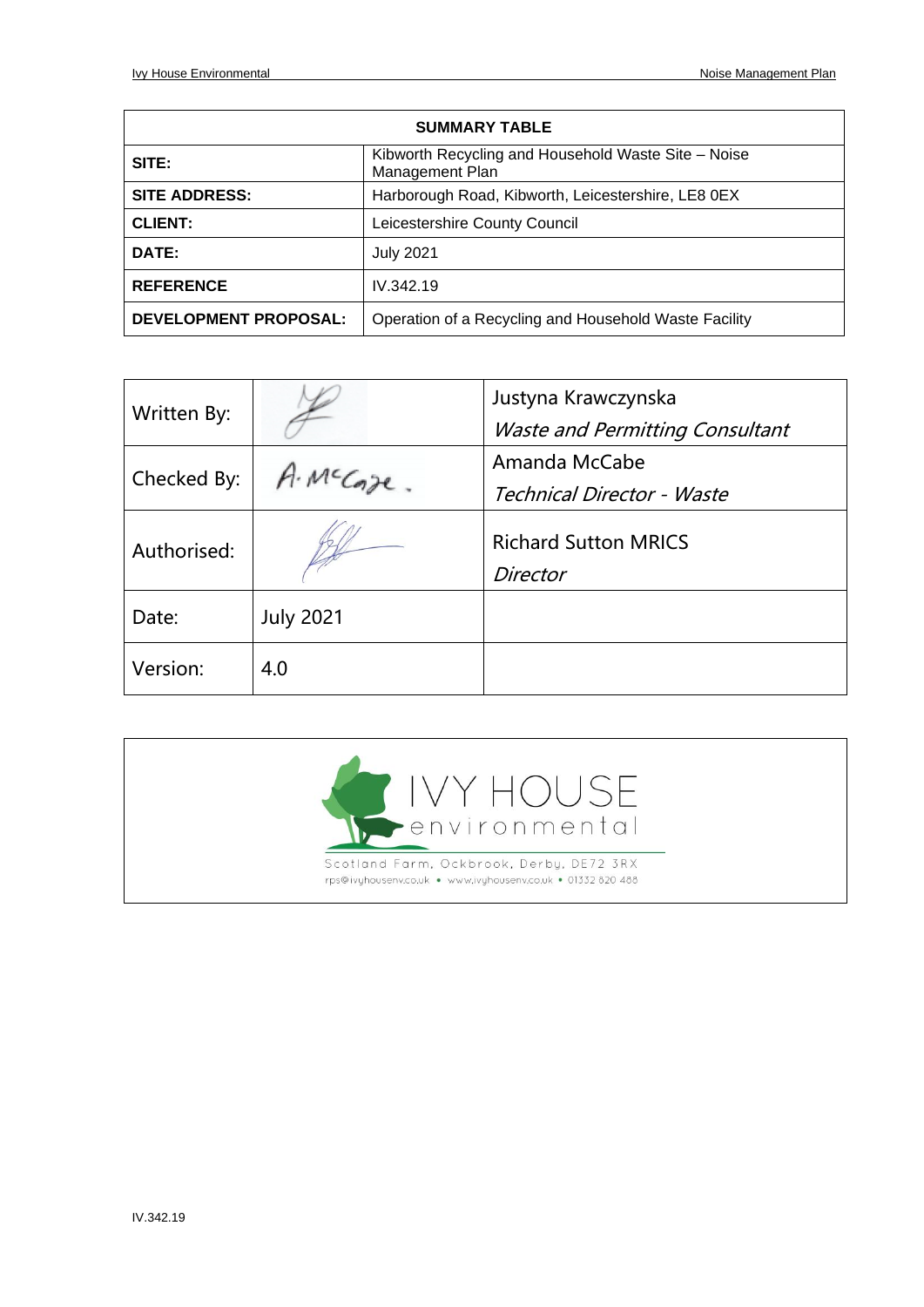#### **CONTENTS**

| 2.0 |  |
|-----|--|
| 3.0 |  |
| 4.0 |  |
| 5.0 |  |

#### **APPENDICES**

Appendix A<br>Appendix B Environmental Permit Boundary and Site Layout<br>List of Permitted Wastes Appendix B<br>
Appendix C<br>
Appendix C<br>
Appendix C<br>
Appendix C<br>
Appendix C<br>
Appendix C<br>
Appendix C<br>
Appendix C<br>
Appendix C<br>
Appendix C<br>
Appendix C<br>
Appendix C<br>
Appendix C<br>
Appendix C<br>
Appendix C<br>
Appendix C<br>
Appendix C<br>
And Ap Appendix C<br>
Appendix C<br>
Appendix D<br>
Complaints Procedure<br>
Site Conditions Log Site Conditions Log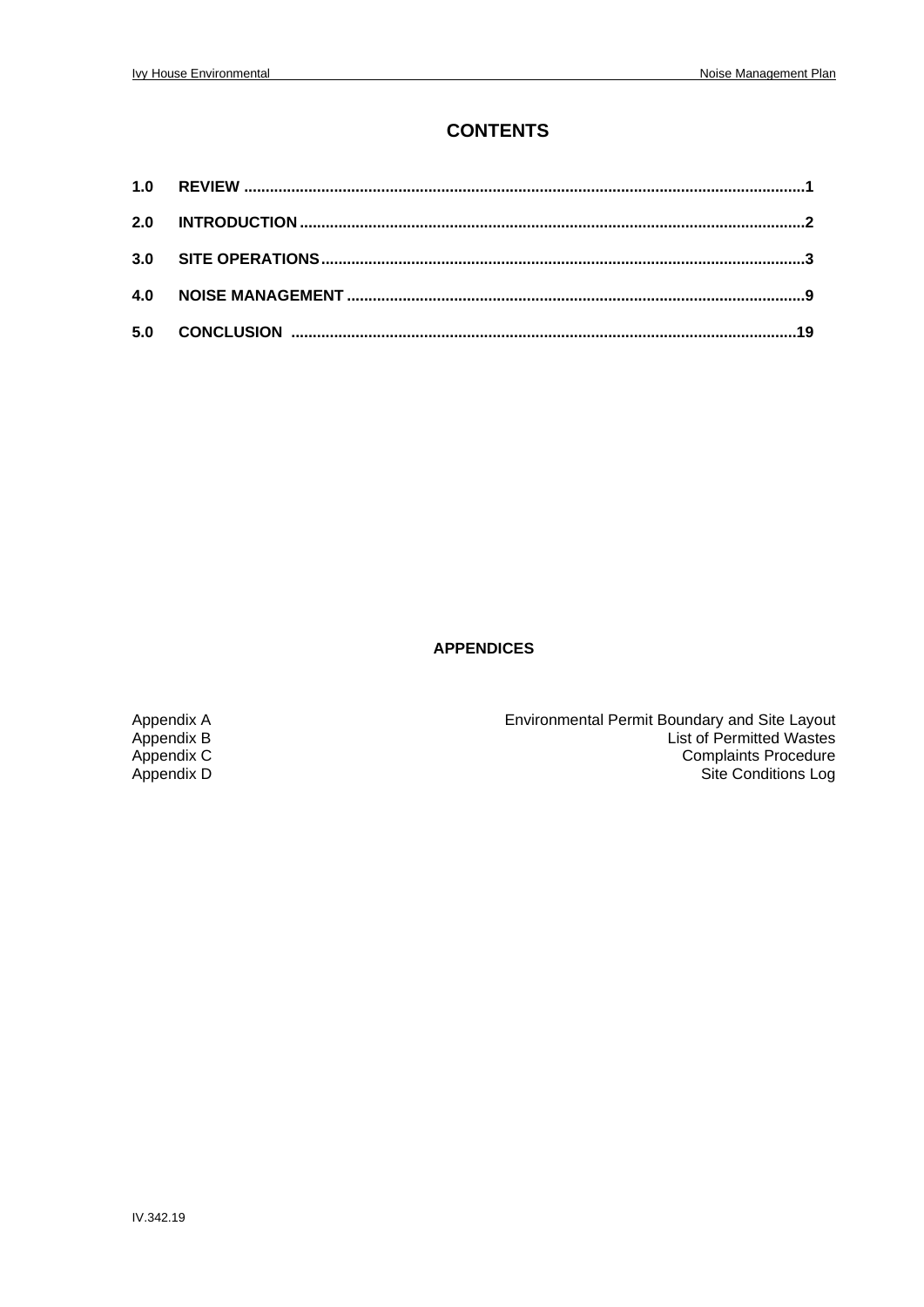#### **1.0 REVIEW**

#### **1.1 Document Review Procedures**

This Noise Management Plan is to be reviewed every year or when required by a change in operations, breach of permit, or substantial noise emissions.

#### **Table 1: Document Review**

| <b>Date of Review</b> | <b>Comments</b> | <b>Name and Signature</b><br>of Reviewer | <b>Next</b><br>Date<br>of<br><b>Review</b> |
|-----------------------|-----------------|------------------------------------------|--------------------------------------------|
| <b>July 2021</b>      | Plan Prepared   |                                          | <b>July 2022</b>                           |
|                       |                 |                                          |                                            |
|                       |                 |                                          |                                            |
|                       |                 |                                          |                                            |
|                       |                 |                                          |                                            |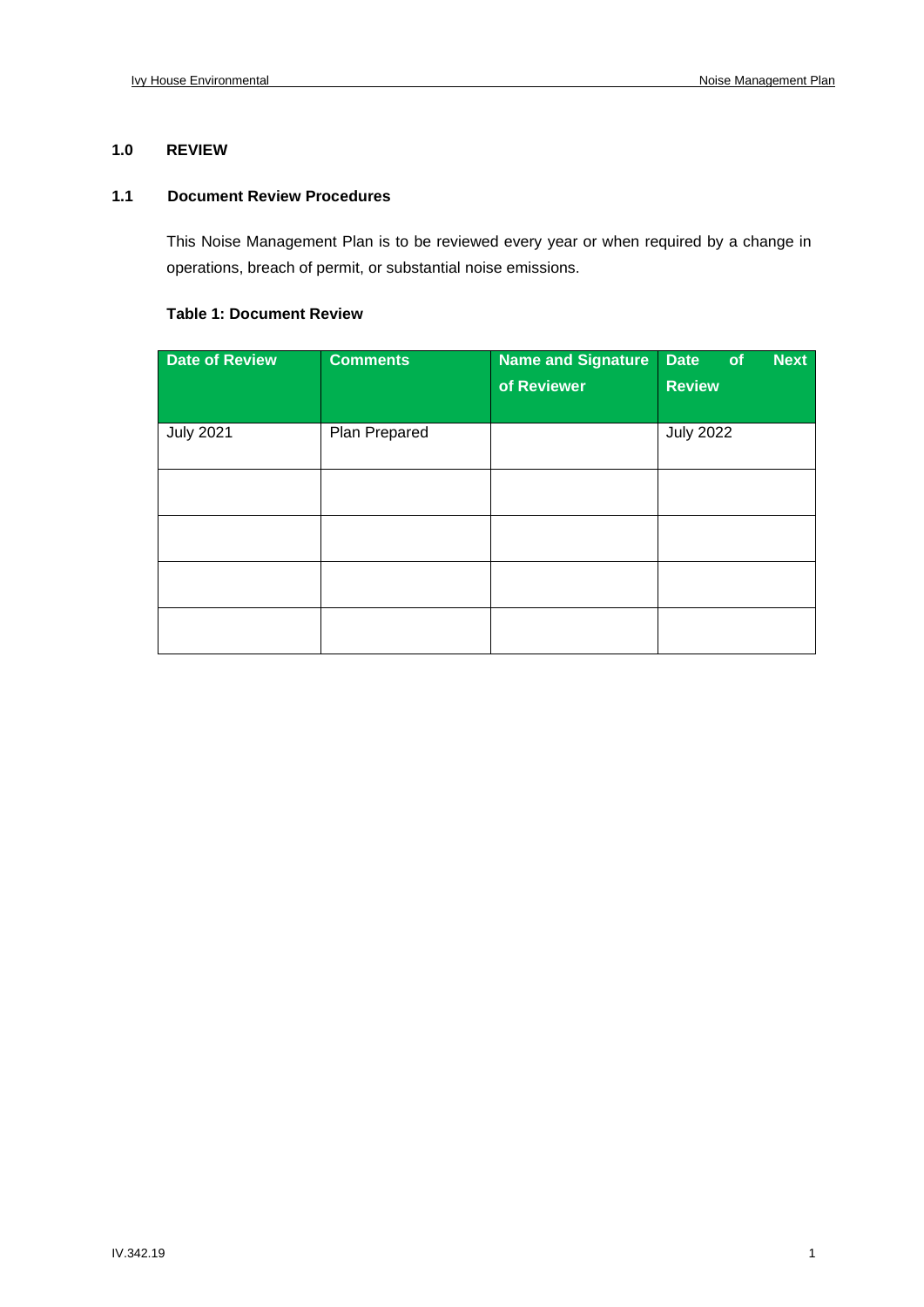#### **2.0 INTRODUCTION**

#### **2.1 Report Context**

The Noise Management Plan (NMP) has been prepared by Ivy House Environmental Limited (Ivy) on behalf of the Operator, Leicestershire County Council (LCC) as part of the management of the proposed Recycling and Household Waste Site at Kibworth. This document has been prepared using the relevant Environment Agency guidance, as detailed within this document.

This report assessed the risk of noise at the facility and provides details of the noise management procedures that will be in place to control any fugitive emissions at the facility. The purpose of this is to ensure that the risk of adverse noise impacts on potentially nearby receptors is minimised.

This Noise Management Plan has been produced in accordance with Environment Agency's 'Horizontal Guidance for Noise Part 2 – Noise Assessment and Control Management Plan Template'. The report identifies the potential causes and effects of noise, and describes the measures that will be in place to prevent the occurrence of noise at the site.

This document forms part of the site's Environment Management System (EMS) and will be reviewed on an annual basis and in the event of any noise-related incidents.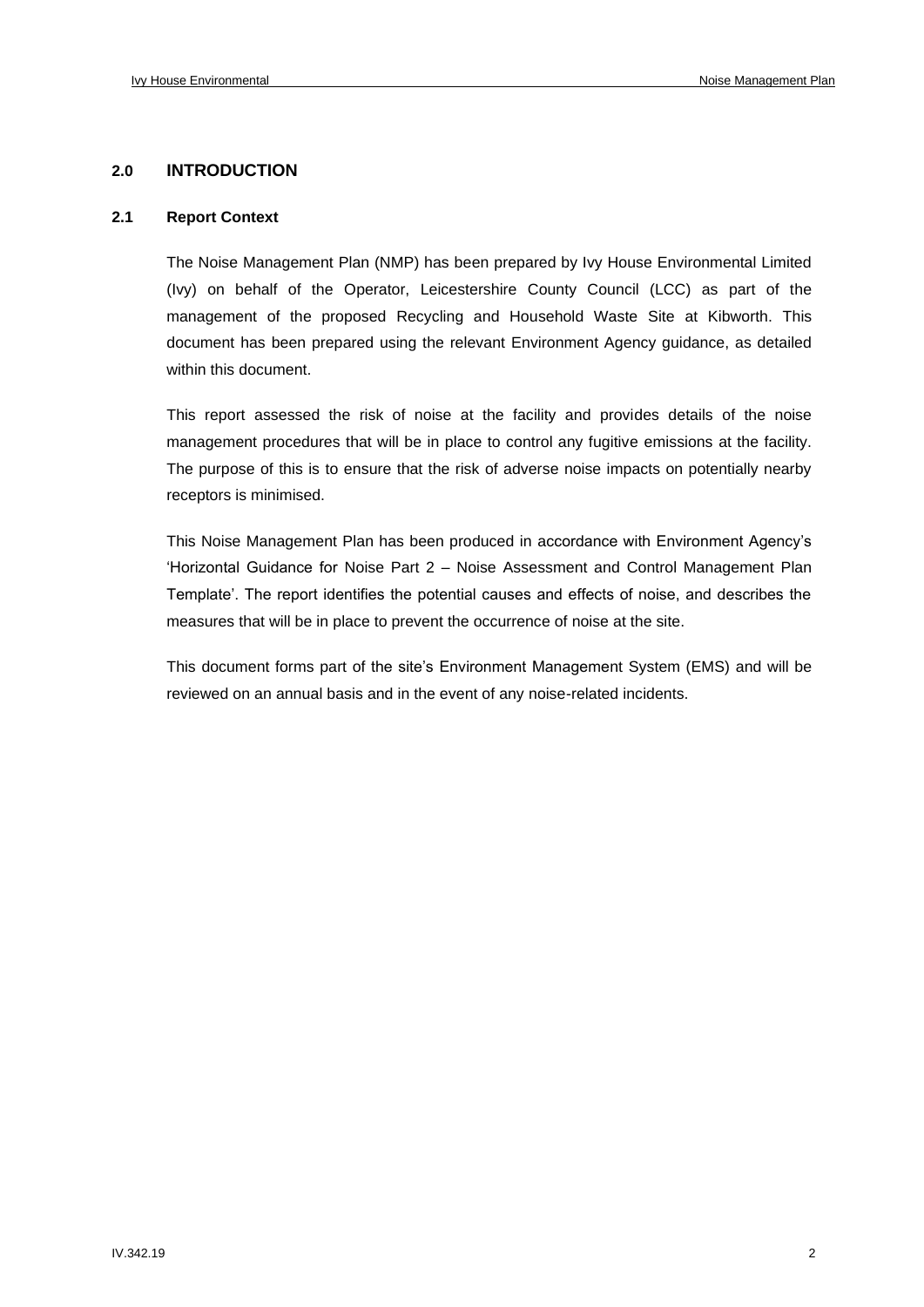#### **3.0 SITE OPERATIONS**

Kibworth Recycling and Household Waste Site will be located approximately 1km south of Kibworth and 15.3 km southeast of the city of Leicester. The site will be situated within agricultural land with the A6 to the south of the site and a railway to the north of the site. The site will be centred at approximate National Grid Reference (NGR) SP 69822 93236.

The site location and the environmental permit boundary is provided on Drawing Number M00460-MAB-00-ZZ-DR-A-1100-S4-P02.

Access for staff and visitors to the site will be achieved via Harborough Road (A6), which is located to the south of the site. The nearest residential dwelling is located approximately 670m northwest of the site on Harborough Road.

The site is to be a Recycling & Household Waste Site with additional wastes being accepted from commercial contracts. The site will consist of two areas, a Recycling & Household Waste Site area (RHWS) where members of the public will be able to drop off unwanted items and waste items, and a Bulking Area where wastes received via HGV's will be bulked for onwards transport.

The main Recycling & Household Waste Site yard boasts a number of Roll on Roll off (RoRo) containers which will store separate waste streams (metals, plastics, bottles, paper, hard core, plaster board, green wastes, wood wastes, cement bonded asbestos etc), as well as a canopied area for WEEE wastes (televisions, fridges, computers etc) and a separate area for liquid wastes which will be contained in appropriate tanks that are double skinned (oil's, fats, paints etc). In addition, batteries and fluorescent tubes will also be stored within the WEEE area in appropriate containers.

The public will be greeted upon arrival where they will be questioned about what waste they are wanting to deposit and will be directed to the relevant drop off point within the Recycling & Household Waste Site area.

The waste brought to the site by HGV vehicles will be separate to that brought to the site via publics vehicles. HGV vehicles will be directed to the Bulking Area where they will unload the waste directly into the relevant bay for inspection (the bulking area is located to the west of the site as per Site Layout Plan, Drawing Number M00460-MAB-00-ZZ-DR-A-1101-S4-P02). The Bulking Area will have covered/canopied storage bays to the west which will contain green wastes, wood wastes and other 'residual waste'.

In addition, the site will have designated storage areas for hazardous and non-hazardous wastes, oils, fats and paints to ensure that hazardous wastes do not mix with non-hazardous wastes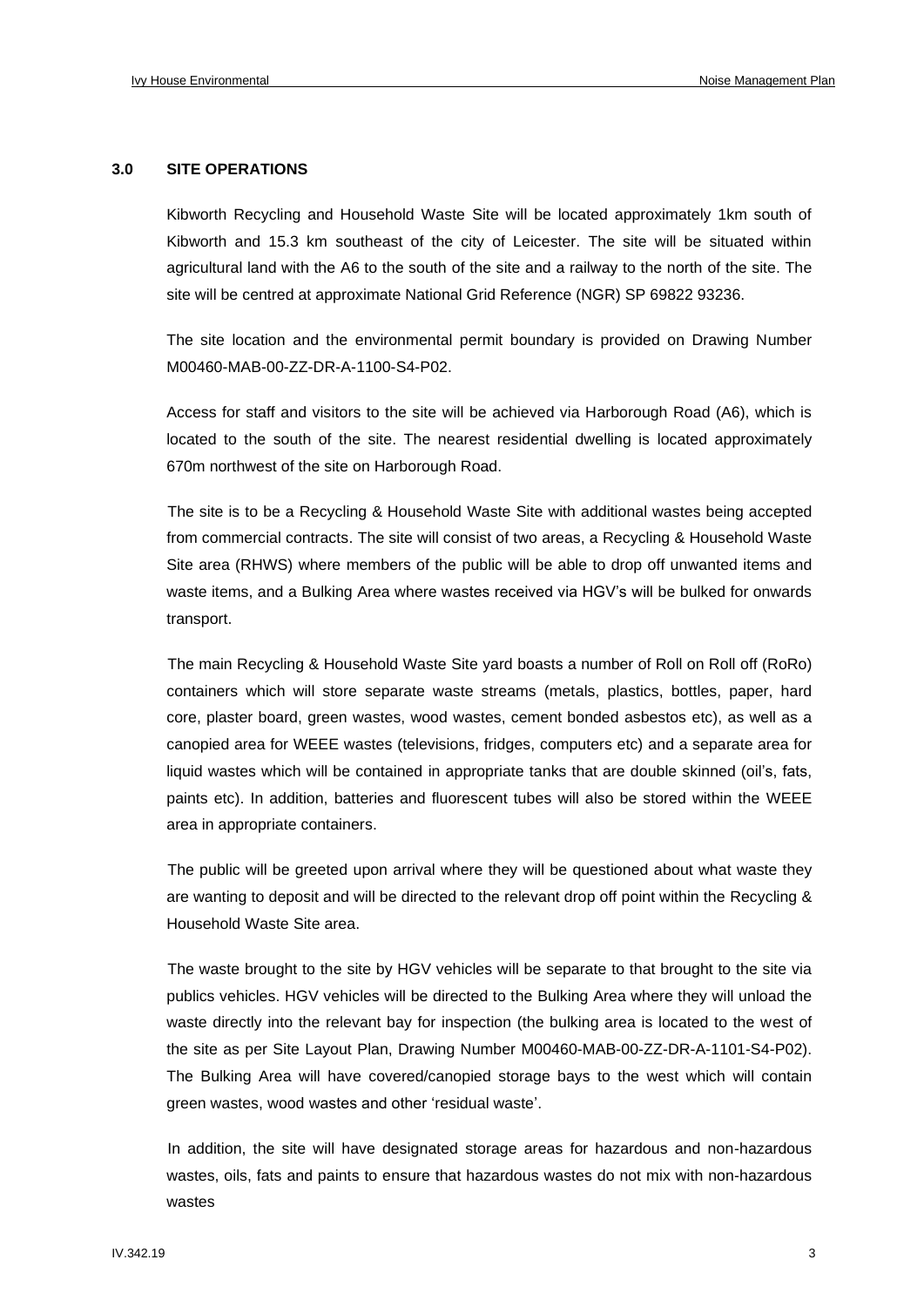The site will be fully bunded with sealed drainage. The site will contain any quarantined waste in containers/separate area within the Bulking Area which will be covered with tarpaulin if required (this will ensure that quarantined wastes do not contaminate those which have been deemed suitable for acceptance on the site) as well as a fire quarantine area.

#### **3.1 Operating Hours**

The facility is designed to be operational between the following hours:

 $06:00 - 20:00$ 

The facility will operate seven days per week, including public holidays, with the exclusion of Christmas Day, Boxing Day and New Year's Day.

As detailed in the Environment Permit Application, Leicestershire County Council will undertake the following Disposal and Recovery operations, provided for in Annex II to Directive 2008/98/EC of The Council of 19<sup>th</sup> November.

| <b>R/D Code</b> | <b>Activity</b>                                                                                                                                                                                          |
|-----------------|----------------------------------------------------------------------------------------------------------------------------------------------------------------------------------------------------------|
| R <sub>13</sub> | Storage of waste pending any of the operations numbered R1 to R12<br>(excluding temporary storage, pending collection, on the site where it is<br>produced)                                              |
| D <sub>15</sub> | Storage pending any of the operations numbered D 1 to D 14 (excluding<br>temporary storage, pending collection, on the site where the waste is<br>produced)                                              |
| D <sub>14</sub> | Repackaging prior to submission to any of the operations numbered D1 to<br>D <sub>13</sub>                                                                                                               |
| D <sub>9</sub>  | Physico-chemical treatment not specified elsewhere in Annex II which<br>results in final compounds or mixtures which are discarded by means of<br>any of the operations numbered D1 to D8 and D10 to D12 |
| R <sub>3</sub>  | Recycling/Reclamation of organic substances which are not used as<br>solvents                                                                                                                            |
| R4              | Recycling/Reclamation of metals and metal compounds                                                                                                                                                      |
| R <sub>5</sub>  | Recycling/Reclamation of other inorganic materials.                                                                                                                                                      |

#### **Table 2: Recovery and Disposal Activities**

The site will ensure that there are no more than 50 tonnes of hazardous wastes onsite at any one time.

#### **3.2 Permitted Waste Types**

Waste types to be accepted into the facility are set out in Appendix B of this document.

#### **3.3 Waste Acceptance Procedures**

The site will comply with the waste acceptance procedures outlined in the Operating Techniques. Below is the summary of the acceptance procedures for the Recycling& Household Waste Site area and Bulking Area.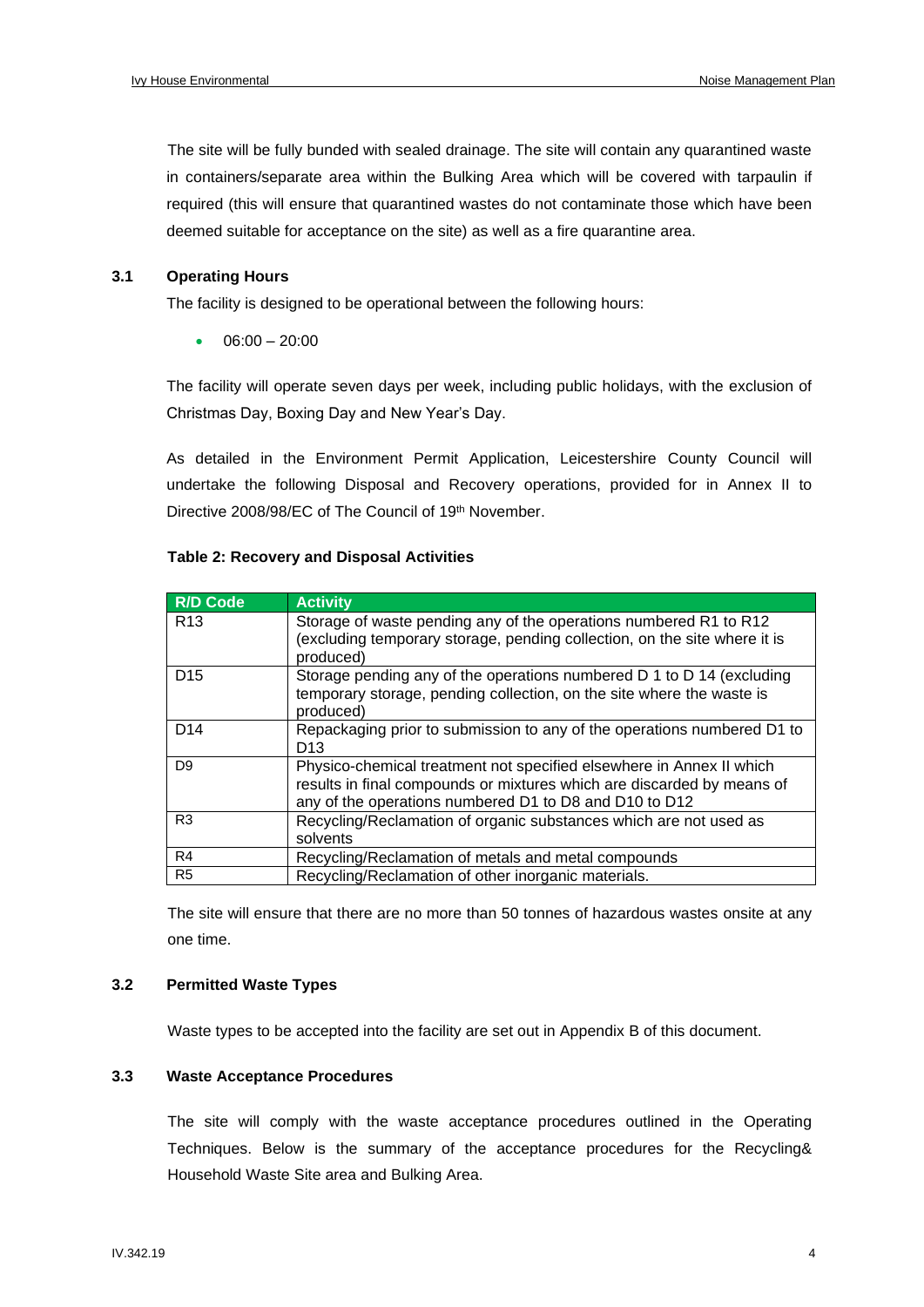#### Recycling & Household Waste Site area

When arriving at the site members of the public will be greeted by meet and greet person who will enquire about the type and amount of waste brought to site. They will verify the type of the waste and confirm that the waste is allowed to be accepted at the site and will check for any visible dust. They will then direct the person to the relevant skip/area. If the meet and greet person identifies the householder brought non-conforming wastes to the site, they will inform the person that this waste cannot be accepted at the site and needs to be taken to an alternative facility.

#### Bulking Area

With regards to the bulking area, every vehicle arriving at the site which transfers waste material which arrives on site, must have a Waste Carriers Licence as required by legislation. Checks will be made to ensure that the waste carrier is properly licensed. This information can be checked by the following methods:

- By phoning the Environment Agency on 08708 506 506 and requesting an instant Waste Carrier Validation Check; or
- Checking online on the Environment Agency's waste carrier register on their website.

Wastes will be characterised, as required under the Duty of Care Regulations, prior to acceptance of the delivery. Non-conforming wastes will be rejected. Records of the waste characteristics and origin of the waste will be kept in accordance with Duty of Care requirements.

The following steps will be followed to ensure that waste accepted on site is done so correctly:

- 1. On arrival vehicles will supply the Recycling Operatives with the relevant paperwork for initial checks. Any discrepancies will be resolved before the waste is accepted on site. The load will be checked at this point.
- 2. Checks on storage capacity will take place to ensure that suitable space is available for incoming wastes.
- 3. The vehicle will be directed by the relevant operative to the waste reception area within the Bulking Area.
- 4. A visual load inspection will take place, before the waste is unloaded, by a technically competent site operative or other designated person, to ensure consistency with the waste delivery/acceptance/rejection note. If this is not possible, the waste will be inspected immediately after offloading in the waste reception area.
- 5. The waste will be unloaded or tipped in the appropriate area, and then the vehicle will leave the site.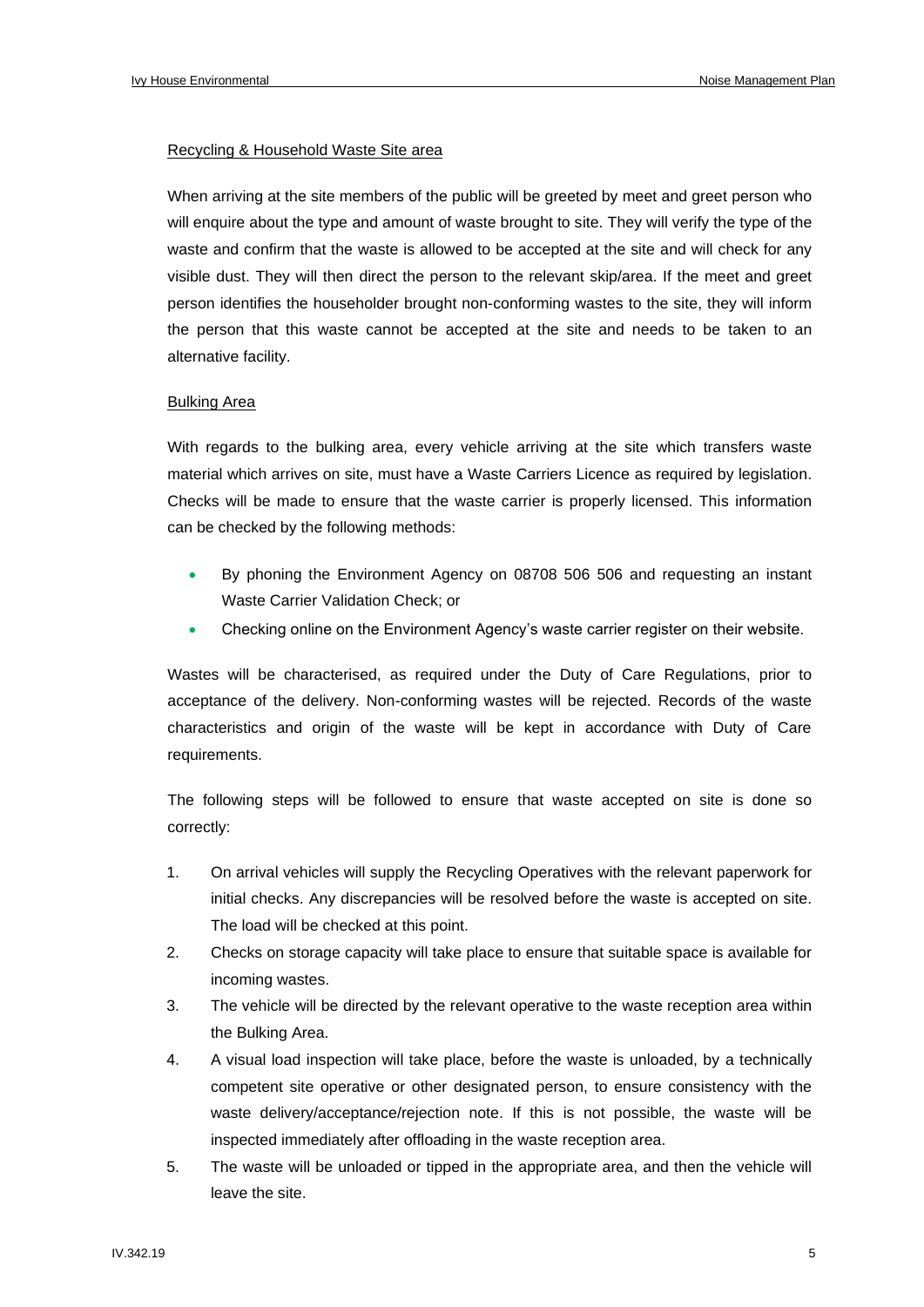#### **3.4 Unauthorised and Rejected Wastes**

Leicestershire County Council will have a clear and unambiguous criterion for the rejection of wastes, together with a written procedure for tracking and reporting such non-conformance. This will include notification to the customer/waste producer. Written/computerised records will form part of the waste tracking system information.

LCC will also have a clear and unambiguous criterion for the subsequent storage and disposal of such rejected wastes. This policy will achieve the following:

- identifies the hazards posed by the rejected wastes;
- labels rejected wastes with all information necessary to allow proper storage and segregation arrangements to be put in place; and
- segregates and stores rejected wastes safely pending removal.

In the event that unauthorised wastes are delivered to the site, the material will be loaded back onto the vehicle that discharged it, if it is possible and safe to do so. If this is not possible, then the material will be quarantined within a designated area and removed from the site as soon as practicable.

#### **3.5 Technical Competence**

The site will be supervised by designated technically competent managers who hold the appropriate certificate of technical competence issued by the Waste Management Industry Training and Advisory Board.

#### **3.6 Environmental Management System**

LCC will operate their own management system which will ensure that:

- the risks that noise pose to the environment are identified;
- the measures that are required to minimise noise risks are identified;
- the activities are managed in accordance with the noise management system;
- performance against the noise management system is audited at regular intervals; and
- compliance with the environmental permit.

The noise management system will be reviewed at least once a year or in response to significant changes to the activities, accidents or non-compliance.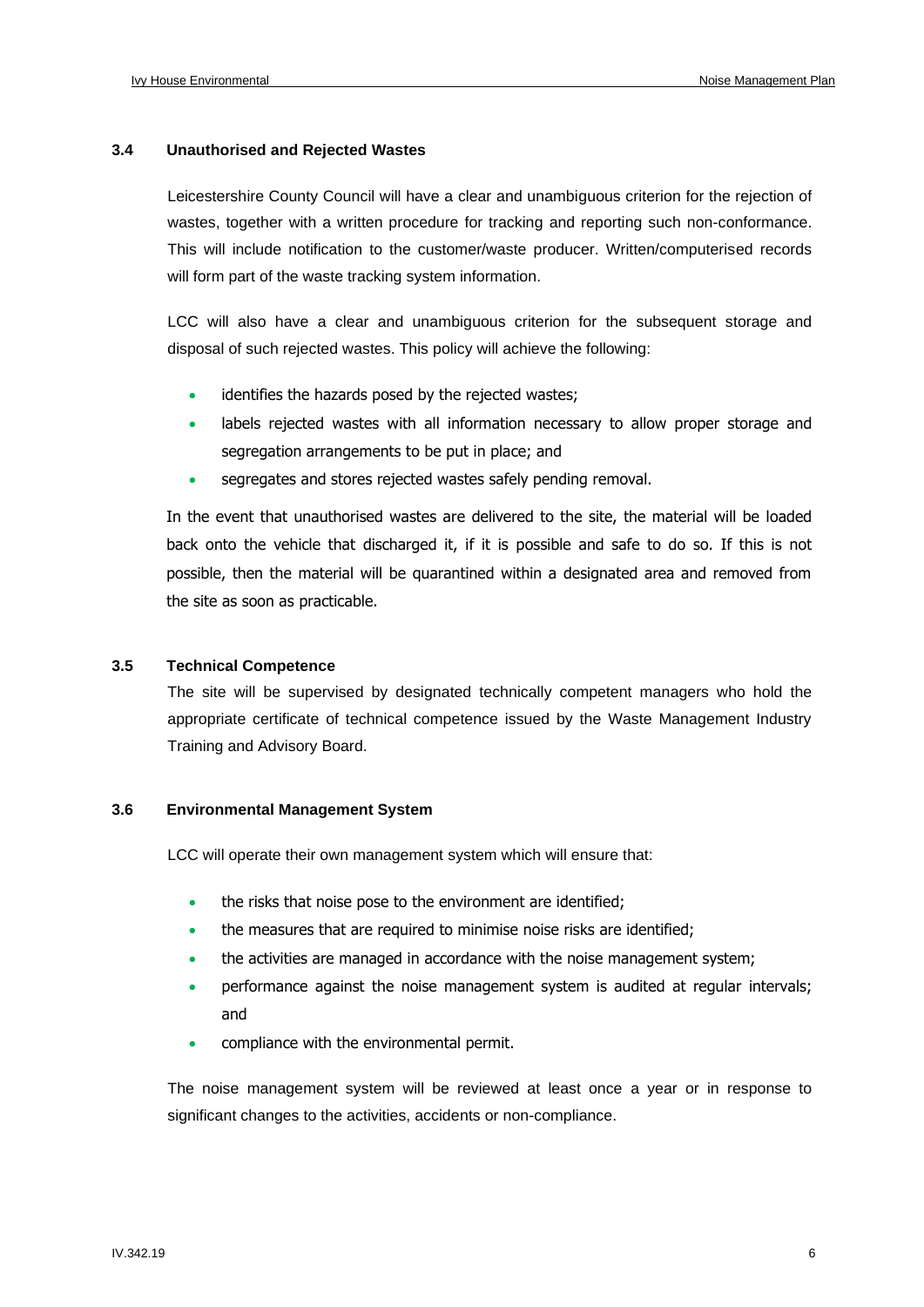#### **3.7 Noise Records**

LCC will keep records of a number of performance indicators and environmental indicators (e.g. activities occurring on site, wind direction etc.) should noise be emitted from the site. Records will be legible and easily retrievable on request (either in hard copy or electronically). Records will be kept in line with the conditions of the Environmental Permit issued for the site. For example, the following records will be kept:

- records of potentially polluting events will be kept at the facility during the life of the permit;
- waste inputs to all processes will be recorded 'en masse'; and
- Storage locations and amounts of materials.

The above list is not exhaustive. Records will be kept to satisfy the requirements of the Environmental Permit and all other relevant statutory legislation.

#### **3.8 Incidents and Non-Conformance**

LCC has in place procedures to account for the potential for incidents and non-conformances which may affect the environmental performance of the facility. The procedures as set out below show how any abnormal operation including malfunction, breakdown or failure of plant, equipment or techniques will be dealt with to ensure that normal operation of the facility is regained promptly.

As a minimum, procedures will:

- detect abnormal operation and investigate the causes;
- assess the information and decide on the appropriate course of action;
- retain normal operation in the short term; and
- prevent against the reoccurrence of the problem in the long term.

As will be detailed further in LCC EMS, the procedures will ensure that non-conformances are reported, investigated and rectified, and that failures and weaknesses are prevented.

LCC's EMS will provide a means for the management system and the environmental performance of the facility to be evaluated. This will be accomplished through regular work place inspections and will include, where appropriate, the identification of areas where improvements are required. The regular review of the EMS and its procedures will form an essential role in ensuring that the systems and procedure remain appropriate to the site activities and legal requirements (including compliance with the Environmental Permit) throughout the life time of the facility.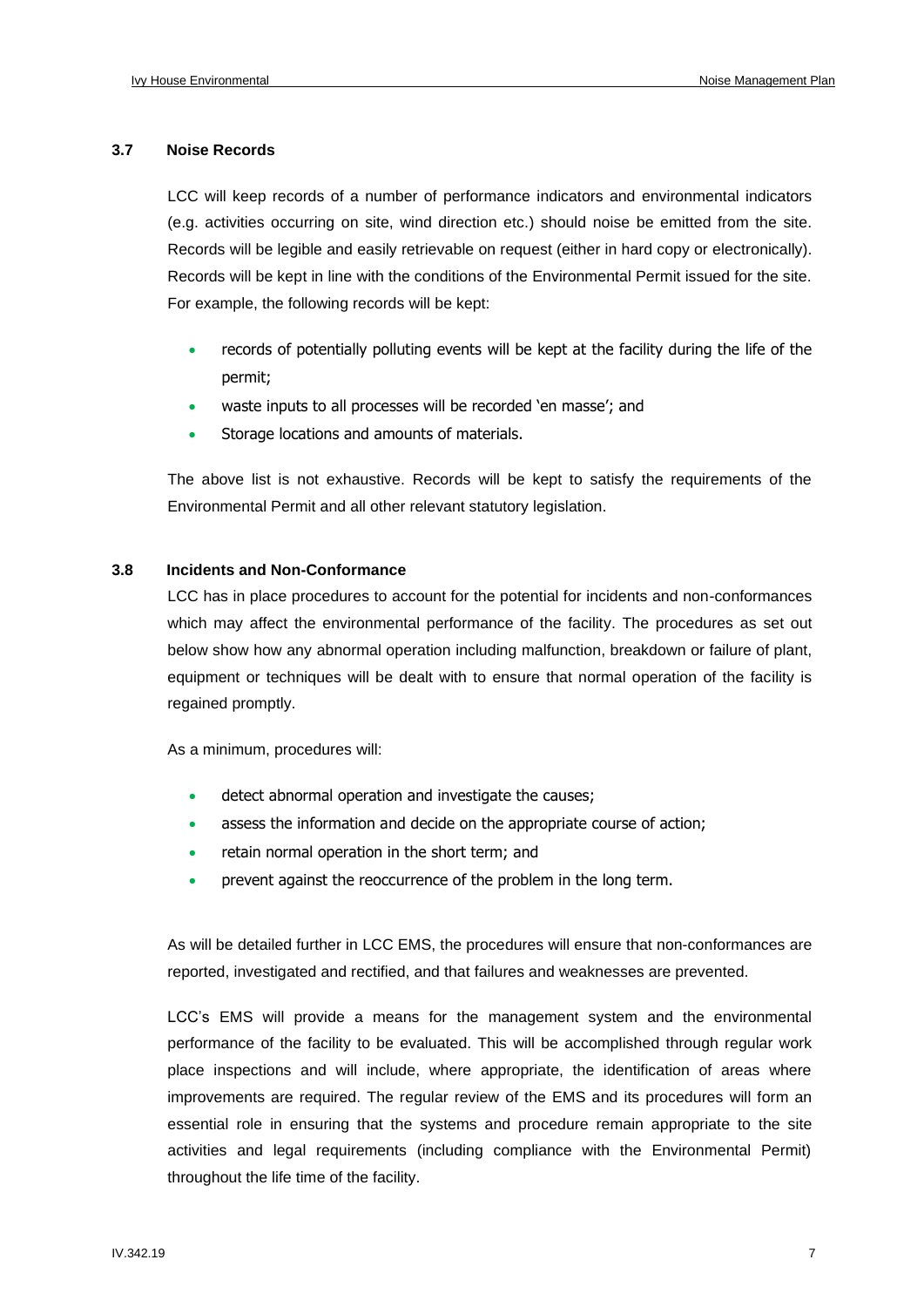To assist in the reporting of incidences, LCC will display a notice at or near the site entrance with the following information clearly visible:

- Company name;
- Permit number;
- Emergency contact name and the permit holders (i.e. Leicestershire County Council) telephone number;
- A statement that the site is permitted by the Environment Agency; and
- Environmental Agency national number (08708 506 506) and incident hotline number (0800 807060).

#### **3.9 Complaints Procedure and Daily Log**

LCC has in place procedures for any complaints received from the operation of site activities. The Complaints Procedure and Public Engagement Plan can be found in Appendix C.

LCC will maintain a site conditions log which will note any abnormal weather conditions, any incidences at the site such as dust, noise, odour, spills or discharges or any malfunction with regards to machinery. Paperwork will be kept so that there is a record of vehicles which have brought waste onto site or removed it from site so that vehicles can be traced and identified if complaints are received.

The daily log shall also record all housekeeping activities. The daily record sheet can be found in Appendix D of this document.

#### **3.10 Maintenance Procedures**

A planned preventative maintenance programme (PPM) will be put in place to minimise the risk to safety, health and the environment by ensuring that all appropriate items and elements within the site are serviced and inspected on a regular basis.

Details of faults, breakdowns and repairs are documented and records are maintained at the site office. Faults and breakdowns will be investigated and the service schedule revised if necessary.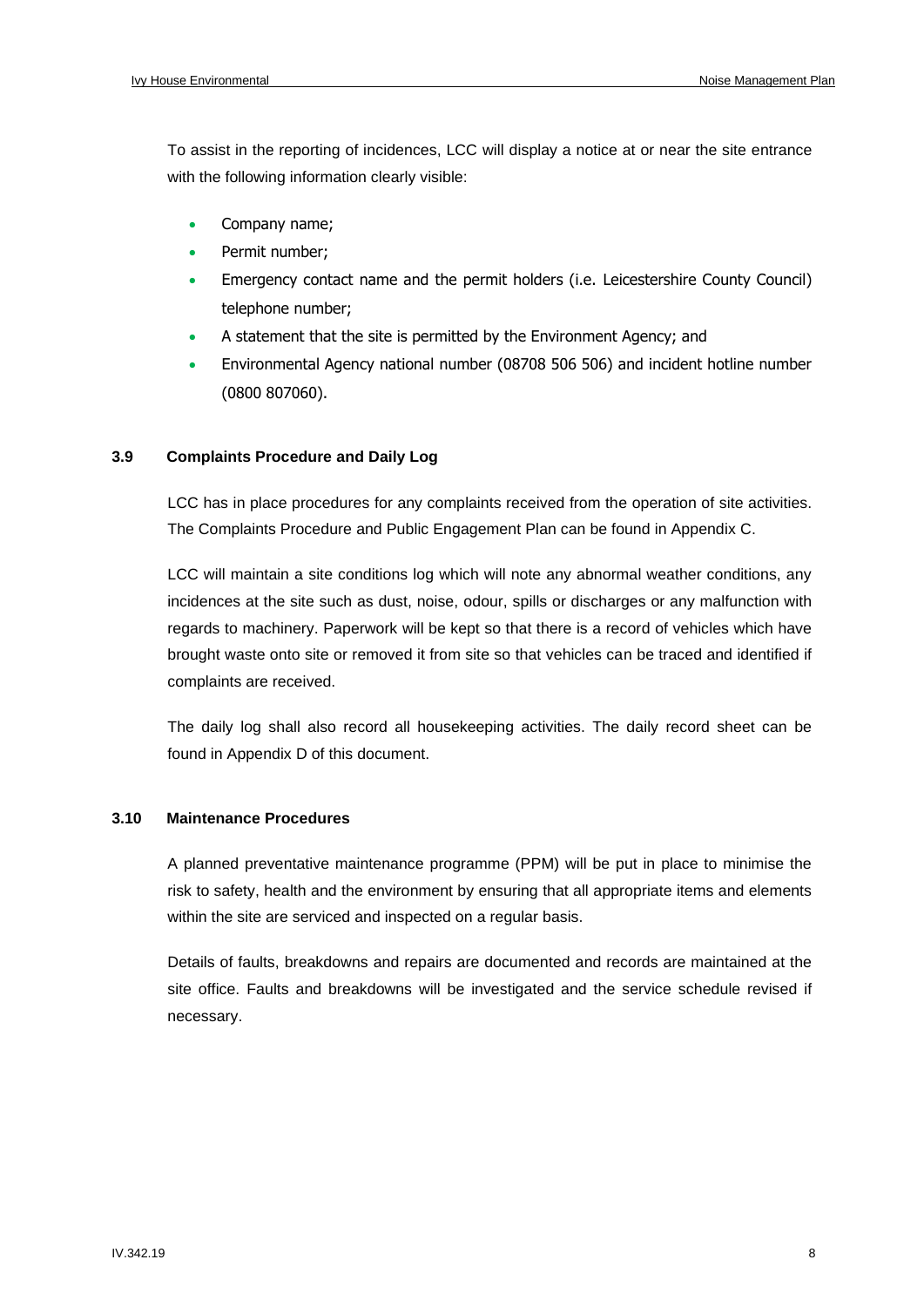#### **4.0 NOISE MANAGEMENT**

#### **4.1 Receptors**

Sensitive receptors within 1,000m of the facility have been identified in Table 3 below. As the Noise Management Plan looks at the 'worst case' scenario, any receptors at a distance greater than 1km have not been assessed unless they have the potential to be impacted.

| ID on the<br><b>Receptor</b><br><b>Plan</b> | <b>Receptor</b>                                                    | <b>Direction from Operational</b><br><b>Area</b> | <b>Minimum</b><br><b>Distance</b><br>from<br>proposed<br>permit<br>boundary<br>(m) |  |  |  |  |  |
|---------------------------------------------|--------------------------------------------------------------------|--------------------------------------------------|------------------------------------------------------------------------------------|--|--|--|--|--|
|                                             | Designated ecological habitats e.g. Ramsars, SAC, SPA, SSSI        |                                                  |                                                                                    |  |  |  |  |  |
|                                             |                                                                    |                                                  |                                                                                    |  |  |  |  |  |
|                                             | Other Designations e.g. National Parks, ANOB, World Heritage Sites |                                                  |                                                                                    |  |  |  |  |  |
|                                             |                                                                    |                                                  |                                                                                    |  |  |  |  |  |
|                                             | Historic buildings / listed buildings / archaeological sites       |                                                  |                                                                                    |  |  |  |  |  |
|                                             |                                                                    |                                                  |                                                                                    |  |  |  |  |  |
|                                             | <b>Domestic Dwellings</b>                                          |                                                  |                                                                                    |  |  |  |  |  |
| 1                                           | <b>Marriot Drive</b>                                               | <b>NW</b>                                        | 722m                                                                               |  |  |  |  |  |
| $\overline{2}$                              | Milestone Close                                                    | <b>NW</b>                                        | 827m                                                                               |  |  |  |  |  |
| 3                                           | <b>Braymish Close</b>                                              | <b>NW</b>                                        | 815m                                                                               |  |  |  |  |  |
| 4                                           | Harborough Road                                                    | <b>NW</b>                                        | 750m                                                                               |  |  |  |  |  |
| 5                                           | New Road                                                           | <b>NW</b>                                        | 911m                                                                               |  |  |  |  |  |
| 6                                           | Fairway                                                            | <b>NW</b>                                        | 960m                                                                               |  |  |  |  |  |
| 7                                           | <b>Birdie Close</b>                                                | <b>NW</b>                                        | 915m                                                                               |  |  |  |  |  |
| 8                                           | <b>Wentworth Close</b>                                             | W                                                | 950m                                                                               |  |  |  |  |  |
|                                             | <b>Schools, Shops, Commercial and Industrial</b>                   |                                                  |                                                                                    |  |  |  |  |  |
| 9                                           | Kibworth Golf Club                                                 | SW                                               | 443m                                                                               |  |  |  |  |  |
| 10                                          | <b>Beech Tree Bunnies</b>                                          | <b>SSE</b>                                       | 768m                                                                               |  |  |  |  |  |
| 11                                          | <b>Unnamed Farm</b>                                                | SW                                               | 300m                                                                               |  |  |  |  |  |
| 12                                          | Kibworth Gun Club                                                  | <b>SE</b>                                        | 500m                                                                               |  |  |  |  |  |
| 13                                          | <b>Premier Music International</b>                                 | <b>NW</b>                                        | 500m                                                                               |  |  |  |  |  |
| 14                                          | <b>ACI Financial</b>                                               | <b>NW</b>                                        | 487m                                                                               |  |  |  |  |  |
| 15                                          | <b>Readicut Crafts</b>                                             | <b>NW</b>                                        | 470m                                                                               |  |  |  |  |  |
| 17                                          | <b>Total Community Care</b>                                        | <b>NW</b>                                        | 487m                                                                               |  |  |  |  |  |
| 18                                          | <b>UK Property Finance</b>                                         | <b>NW</b>                                        | 493m                                                                               |  |  |  |  |  |
| 19                                          | <b>Cornerstone Tax Advisors</b>                                    | <b>NW</b>                                        | 501m                                                                               |  |  |  |  |  |
| 20                                          | Jefferson Payroll Bureau                                           | <b>NW</b>                                        | 510m                                                                               |  |  |  |  |  |
| 21                                          | Secured-Ioans.co.uk                                                | <b>NW</b>                                        | 496m                                                                               |  |  |  |  |  |
| 22                                          | <b>Creative World of Crafts</b>                                    | <b>NW</b>                                        | 508m                                                                               |  |  |  |  |  |
| 16                                          | <b>CLA UK</b>                                                      | <b>NW</b>                                        | 519m                                                                               |  |  |  |  |  |
| 24                                          | <b>Crouch Recovery</b>                                             | <b>NW</b>                                        | 531m                                                                               |  |  |  |  |  |
| 25                                          | Dynamic Wealth                                                     | <b>NW</b>                                        | 561m                                                                               |  |  |  |  |  |
| 26                                          | Farleys                                                            | <b>NW</b>                                        | 625m                                                                               |  |  |  |  |  |
| 27                                          | <b>Spenders Motorcycles</b>                                        | <b>NW</b>                                        | 653m                                                                               |  |  |  |  |  |
| $30\,$                                      | Allotments                                                         | ${\sf N}$                                        | 50 <sub>m</sub>                                                                    |  |  |  |  |  |
| 29                                          | Kemps Clothing                                                     | <b>NW</b>                                        | 850m                                                                               |  |  |  |  |  |
| 28                                          | Horsewear House Ltd                                                | <b>NW</b>                                        | 684m                                                                               |  |  |  |  |  |
| 23                                          | <b>DD</b> Automotive                                               | <b>NW</b>                                        | 646m                                                                               |  |  |  |  |  |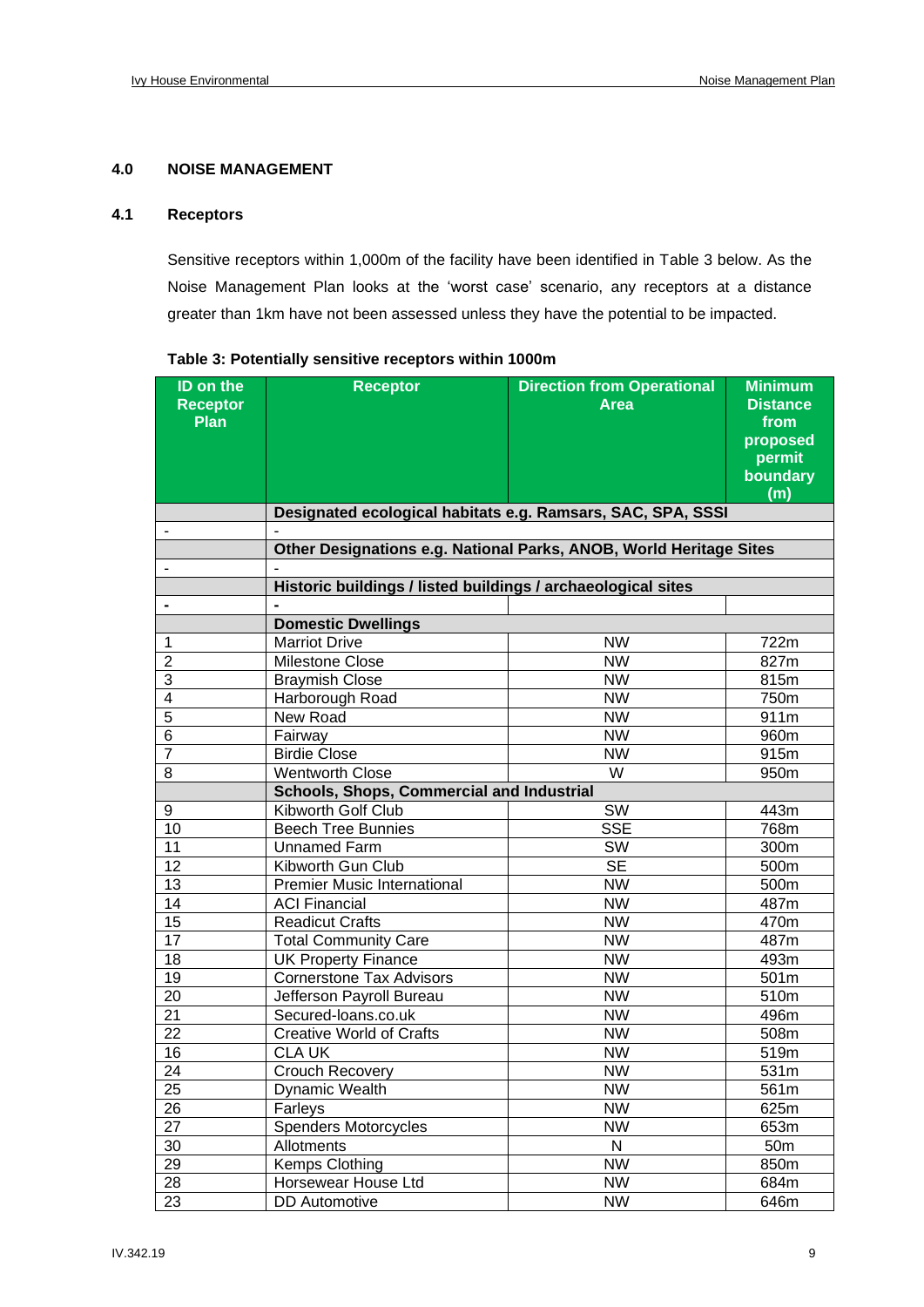| <b>ID on the</b><br><b>Receptor</b><br>Plan | <b>Receptor</b>                                                                                | <b>Direction from Operational</b><br><b>Area</b> | <b>Minimum</b><br><b>Distance</b><br>from<br>proposed<br>permit<br>boundary<br>(m) |  |  |  |  |
|---------------------------------------------|------------------------------------------------------------------------------------------------|--------------------------------------------------|------------------------------------------------------------------------------------|--|--|--|--|
|                                             | <b>Highway, Minor Road and Railway</b>                                                         |                                                  |                                                                                    |  |  |  |  |
| 32                                          | $\overline{s}$<br>Harborough Road (A6)                                                         |                                                  | 10 <sub>m</sub>                                                                    |  |  |  |  |
| 33                                          | W Langton Road                                                                                 | N                                                | 125m                                                                               |  |  |  |  |
| 34                                          | Railway                                                                                        | N                                                | 18m                                                                                |  |  |  |  |
|                                             | <b>Farmland</b>                                                                                |                                                  |                                                                                    |  |  |  |  |
| 31                                          | Farmland                                                                                       | W                                                | 14m                                                                                |  |  |  |  |
| 31                                          | N<br>Farmland                                                                                  |                                                  | 36m                                                                                |  |  |  |  |
| 31                                          | Farmland                                                                                       | E                                                | 30m                                                                                |  |  |  |  |
| 31                                          | Farmland                                                                                       | S                                                | 20 <sub>m</sub>                                                                    |  |  |  |  |
| 31                                          | Farmland                                                                                       | <b>SE</b>                                        | 65 <sub>m</sub>                                                                    |  |  |  |  |
|                                             | <b>Local Wildlife Sites</b>                                                                    |                                                  |                                                                                    |  |  |  |  |
|                                             |                                                                                                |                                                  |                                                                                    |  |  |  |  |
|                                             | <b>Protected Species</b>                                                                       |                                                  |                                                                                    |  |  |  |  |
|                                             |                                                                                                |                                                  |                                                                                    |  |  |  |  |
|                                             | <b>Protected Habitats</b>                                                                      |                                                  |                                                                                    |  |  |  |  |
|                                             |                                                                                                |                                                  |                                                                                    |  |  |  |  |
|                                             | <b>Surface Water</b>                                                                           |                                                  |                                                                                    |  |  |  |  |
| 35                                          | Langton Brook                                                                                  | S                                                | 950m                                                                               |  |  |  |  |
| 36                                          | Drainage Channel flowing into<br>the Langton Brook                                             | <b>NE</b>                                        | 10 <sub>m</sub>                                                                    |  |  |  |  |
|                                             | <b>Groundwater (sensitivity)</b>                                                               |                                                  |                                                                                    |  |  |  |  |
|                                             | In accordance with the MAGIC website, the site is not within a Groundwater<br>Protection Zone. |                                                  |                                                                                    |  |  |  |  |

#### **4.2 Noise Management**

#### Source/Pathway

The Area Supervisor will be responsible for managing all noise management procedures.

The effects of noise may be both immediate and long term, presenting a significant burden for the Operator and regulatory agencies. The potential causes of noise identified within Environment Agency guidance document 'Horizontal Guidance for Noise Part 2 – Noise Assessment and Control' indicates that the following activities are the most likely to generate complaints from members of the public:

- Raw materials, unloading and handling;
- Transfer processes vehicles, conveyors;
- Heating and combustion or steam-raising plant;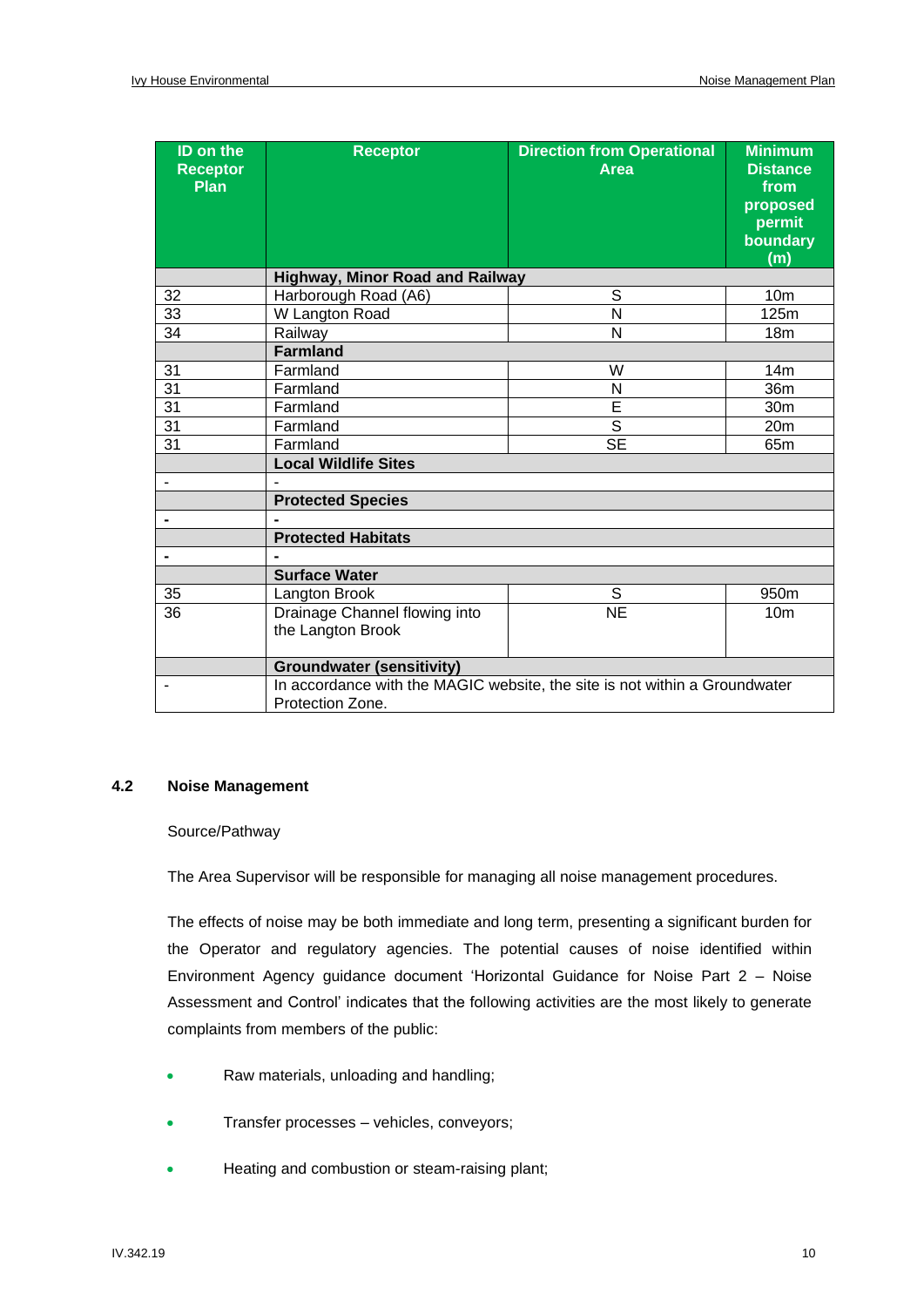- Washing, cleaning and maintenance operations (particularly compressors);
- Abatement plant associated pumps and air moving fans;
- Start-up and shut-down operations;
- Emergency releases particularly high-pressure releases; and
- Cooling, refrigeration, or air-handling plant.

#### **4.3 Agency Guidelines for Management of Fugitive Noise**

The Environment Agency guidance document goes on to identify appropriate control measures for controlling noise from a waste facility as follows:

- Use of acoustic louvres;
- Use of noise barriers:
- Application of acoustic panelling;
- Implementation of acoustic lagging:
- Damping of vibration generating activities;
- Impact deadening;
- Use of attenuation:
- Use of steam and air diffusers; and
- Use of vibration isolation mounts.

The facility is a waste operation under the Environmental Permitting Regulations 2016, and so is subject to Appropriate Measures. The Operator has adopted the relevant measures for noise control as outlined within Agency Guidance 5.06 – Treatment of Hazardous and Non-Hazardous Wastes and has also taken into account the Environment Agency Guidance Document 'Non-hazardous and inert waste: appropriate measures for permitted facilities' which was issued in July 2020 for consultation. The relevant control measures undertaken by the Operator are as follows:

- Minimisation of drop heights to avoid 'dropping' waste onto the ground;
- Taking care when material is loaded and offloaded to and from trucks;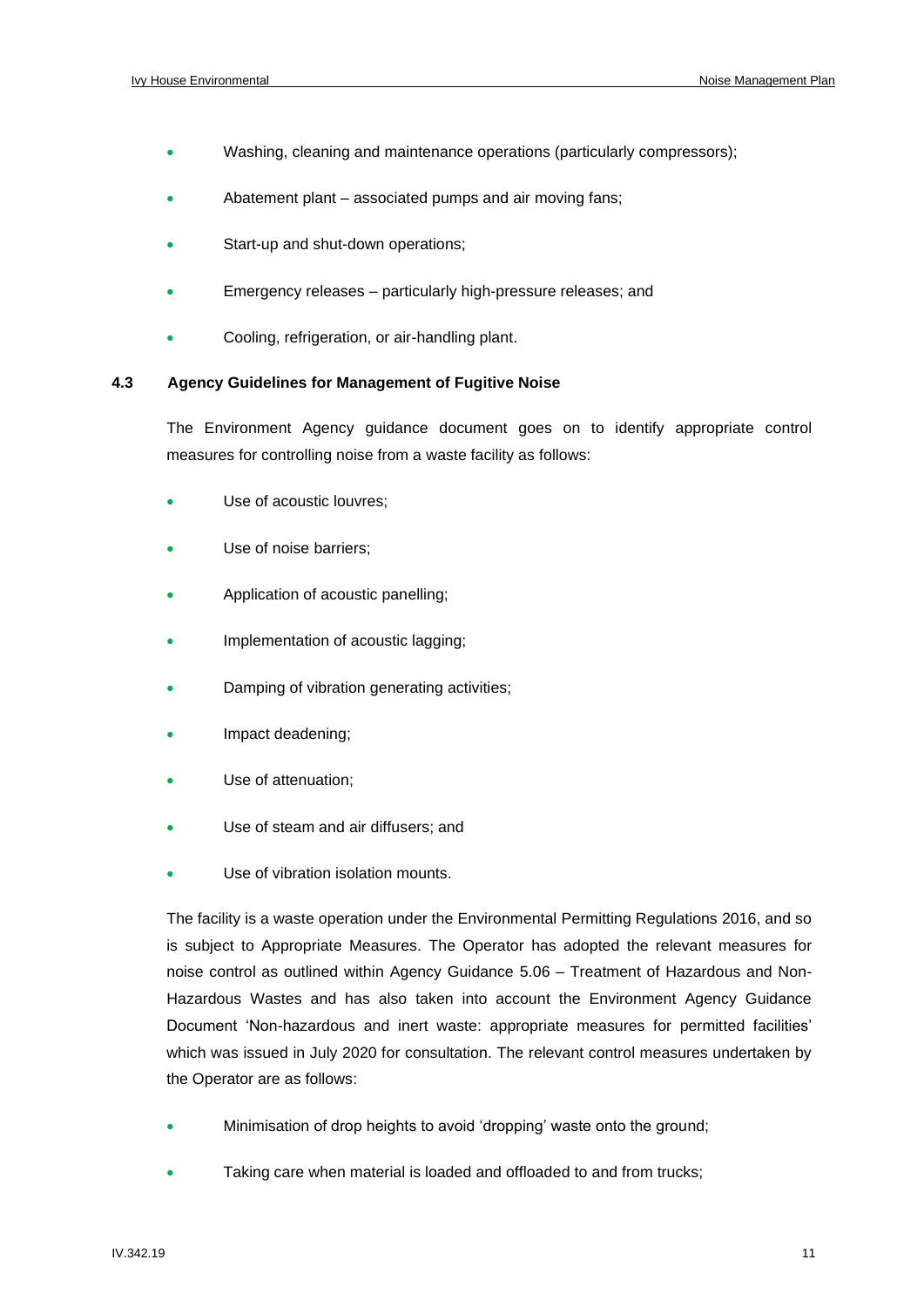- Siting of equipment that is likely to cause noise at the furthest point from sensitive receptors, i.e., digger movements;
- Regular maintenance of site roads and site surfaces (avoiding noise generated by 'bumpy' site surfaces);
- Regular maintenance of silencers and engine covers;
- Acoustic Dampening in the form of containment for any pumps;
- Regular maintenance of all plant and equipment;
- Regular housekeeping; and
- Use of correctly specified plant, i.e., using appropriately sized plant and equipment.

#### **4.4 Noise Benchmark Emission Values**

Agency Guidance 5.06 – Storage of Hazardous and Non-hazardous wastes, sets out the benchmark value for noise emissions as set out in Table 4 as follows:

#### **Table 4 – Noise Benchmarks**

| <b>Activity</b>                                                                                                       | <b>Benchmark Value</b>                                                                   |
|-----------------------------------------------------------------------------------------------------------------------|------------------------------------------------------------------------------------------|
| Noise emissions from equipment, plant, Activities shall be free from noise and<br>  buildings,<br>storage<br>handling | yards and materials   vibration at levels likely to cause pollution<br>outside the site. |

#### **4.5 Wind Speed and Direction**

The specific risk assessment completed for Noise Fugitive Emissions are detailed in Table 5 below. In many cases, there is an interrelationship between this risk assessment and meteorological conditions, where relevant this has been identified. The pathway is determined by the location of the receptor relative to the site, the distance from the site boundary (m) and the frequency (likelihood) the prevailing wind will blow in the direction of the receptor.

For this site the weather station at Pitsford Reservoir has been used as this is the closest weather station to the facility. The wind direction distribution as found on [www.windfinder.com](http://www.windfinder.com/) is shown below in Figure 1.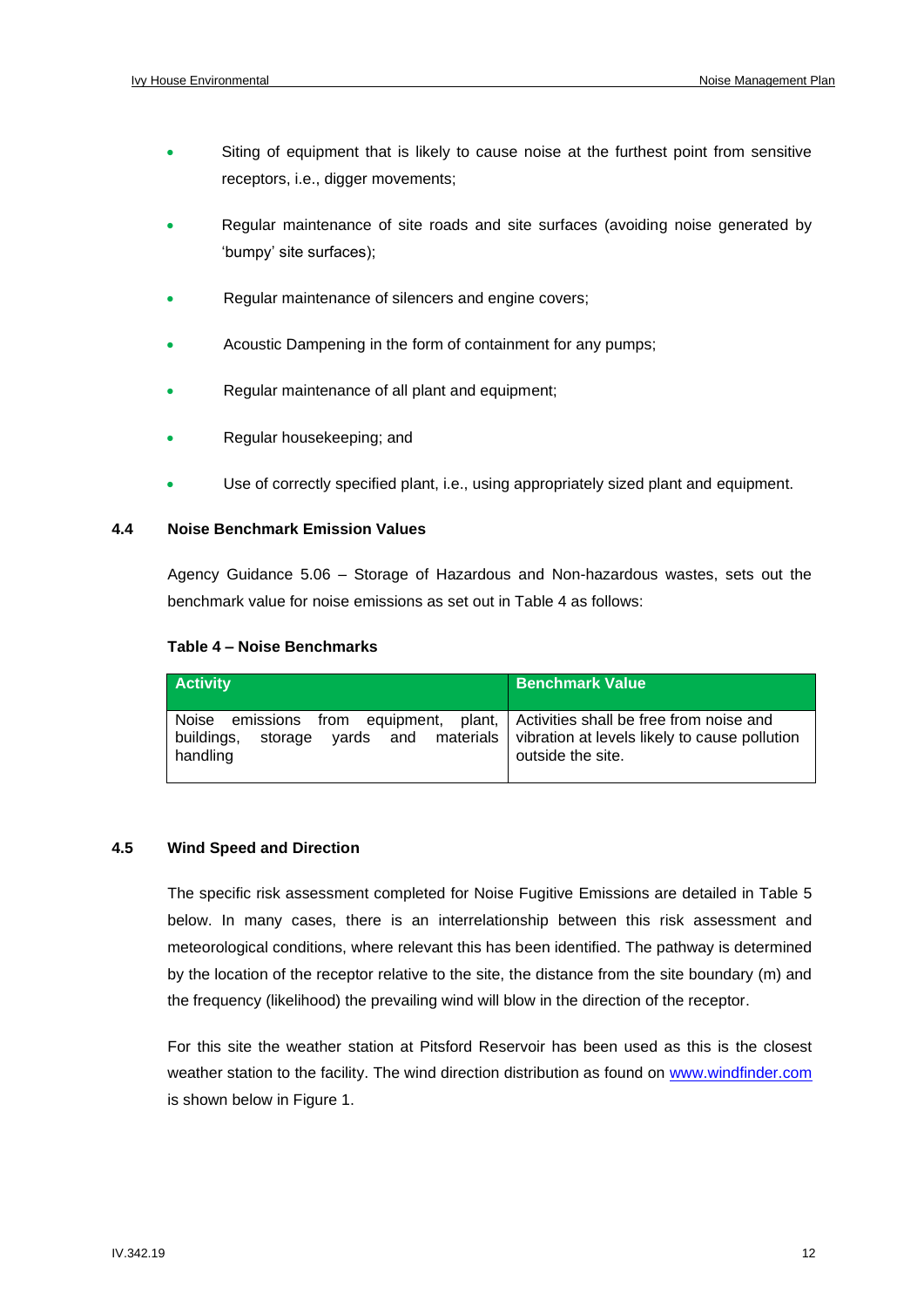

#### **Figure 1: Wind Direction Applicable to the Household Waste and Recycling Site**

The risk assessment in Table 5 represents the risk of exposure to a hazard before mitigating controls are put in place. The probability of exposure is therefore not necessarily a reflection of the severity of the impact on the receptor, which may not be sensitive to the hazard. The severity of the unmitigated consequence presumes the receptor has been exposed to the hazard.

However, if the receptor is unlikely to be exposed, then the overall unmitigated risk is low and vice versa. The mitigated risk is the residual risk presented by the hazard after control measures have been instigated.

This is the most realistic representation of the risk as effective controls will be maintained under the requirements of the environmental permit and LCC's Environmental Management System (EMS).

#### **4.6 Proposed Monitoring Requirements**

As the site does not have any sensitive receptors within relevant distance of the site, noise monitoring is not considered to be required.

If it is the case that significant noise is perceived, the site procedures and layout will be reviewed.

Table 5 below outline the risk, pathway, receptor assessments and provides management techniques to control/mitigate each of the risks.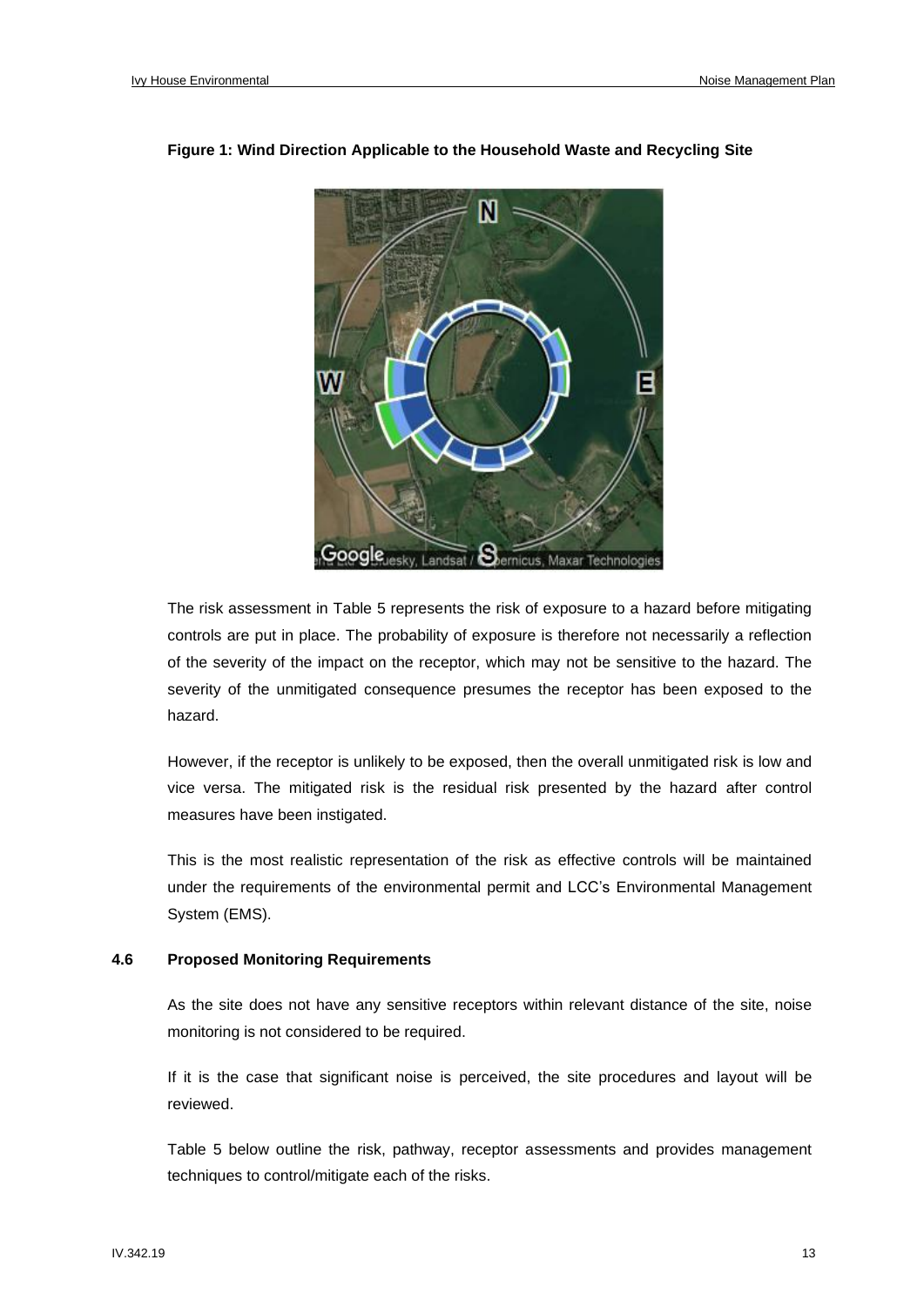| be harmed?                                                                     | What do you do that can harm and what could                                                                                                                                 |                                                  | <b>Managing the risk</b>                                                                                                                                                                                                                                                                                                                                                                                                                                                                                                                                                                                                                                                                                                                                                               | <b>Assessing the risk</b>                     |                                                        |                                                                                                    |
|--------------------------------------------------------------------------------|-----------------------------------------------------------------------------------------------------------------------------------------------------------------------------|--------------------------------------------------|----------------------------------------------------------------------------------------------------------------------------------------------------------------------------------------------------------------------------------------------------------------------------------------------------------------------------------------------------------------------------------------------------------------------------------------------------------------------------------------------------------------------------------------------------------------------------------------------------------------------------------------------------------------------------------------------------------------------------------------------------------------------------------------|-----------------------------------------------|--------------------------------------------------------|----------------------------------------------------------------------------------------------------|
| <b>Hazard</b>                                                                  | Receptor                                                                                                                                                                    | Pathway                                          | <b>Risk Management</b>                                                                                                                                                                                                                                                                                                                                                                                                                                                                                                                                                                                                                                                                                                                                                                 | <b>Probability of</b><br><b>Exposure</b>      | <b>Consequences</b>                                    | What is the<br>overall risk?                                                                       |
| What has the<br>potential to<br>cause harm?                                    | What is at<br>risk? What do<br>I wish to<br>protect?                                                                                                                        | How can the<br>hazard get to<br>the<br>receptor? | What measures will you take to reduce<br>the risk? If it occurs - who is responsible<br>for what?                                                                                                                                                                                                                                                                                                                                                                                                                                                                                                                                                                                                                                                                                      | How likely is<br>this contact?                | What is the<br>harm that can<br>be caused?             | What is the<br>risk that still<br>remains? The<br>balance of<br>probability<br>and<br>consequence. |
| Vehicle and<br>plant<br>movements on<br>site and use of<br>reversing<br>alarms | <b>Site Workers</b><br>Occupiers of<br>Domestic<br>dwellings listed<br>in Table 3.<br>Users of the<br>A6.<br>Industrial and<br>commercial<br>premises listed<br>in Table 3. | Atmosphere                                       | The site will operate in accordance with the<br>permitted operating hours outlined within the<br>planning permission i.e., 8am to 8pm.<br>Vehicle drivers will adhere to the designated<br>speed limits for the site and the site access<br>road – the designated speed limit for this site<br>is not more than 10 mph.<br>Deliveries to the Bulking Area are timed so<br>that vehicles will not 'back up' waiting to get<br>onto the site.<br>A no idling policy will be enforced within the<br>Bulking Area and vehicle users will be<br>required to switch off their engines when not<br>in use or when they are waiting to get onto or<br>off the site.<br>LCC Site Vehicles will be fitted with low level<br>reversing alarms if appropriate to do so<br>under health and safety. | Intermittent<br>during<br>operating<br>hours. | Intermittent<br>noise and<br>vibration<br>disturbance. | Not significant<br>as will be<br>managed<br>correctly.                                             |

#### **Table 5 – Noise Impact Assessment and Management Techniques**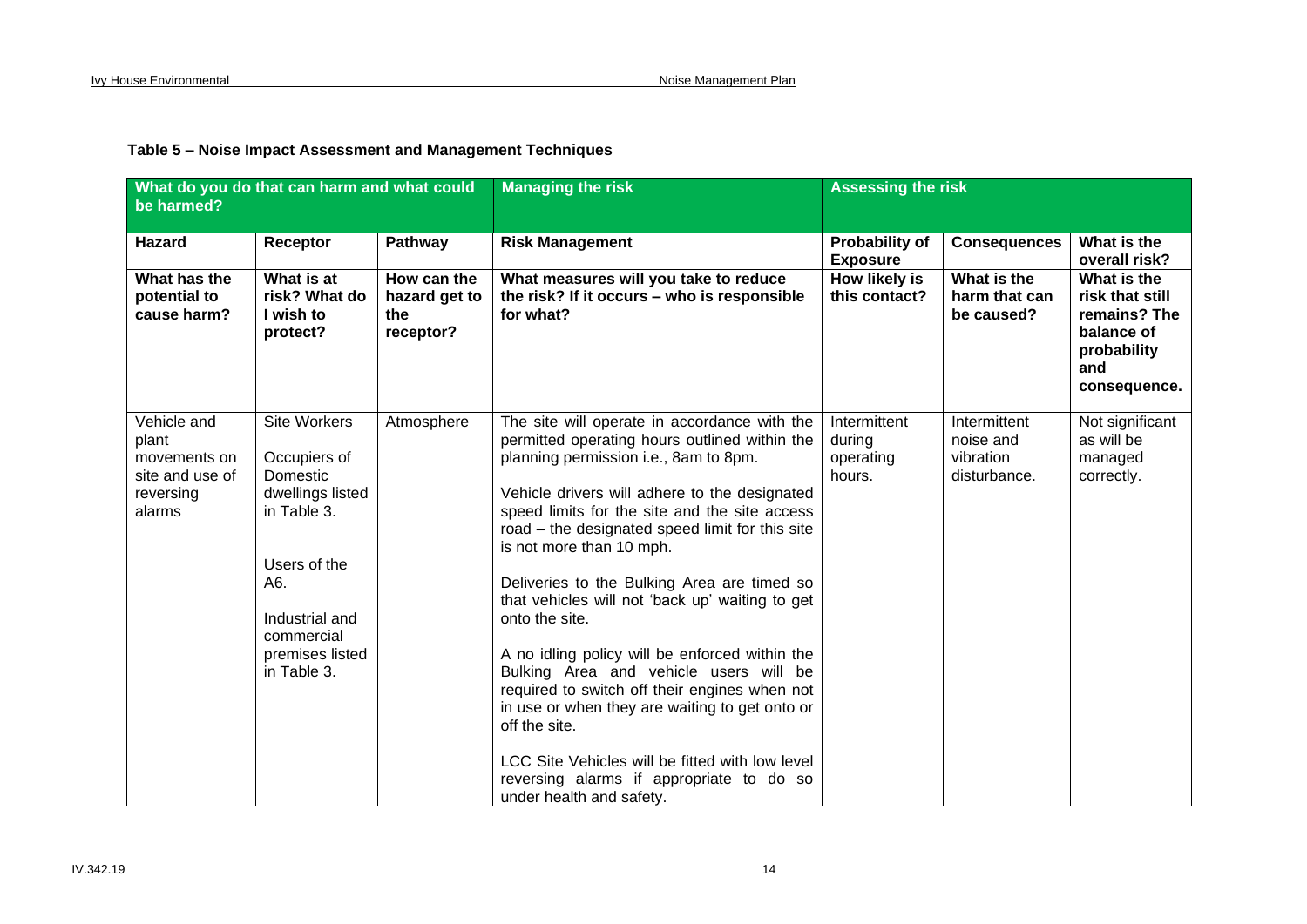|                      |                                                                                                                                                                             |            | All LCC vehicles and plant will undergo a<br>regular schedule of maintenance and checks<br>to ensure they are in good working order.<br>All noise generating activities will be<br>undertaken within the outdoor area. The<br>setup of the external storage area will<br>effectively create an attenuation between the<br>site and surrounding receptors.<br>The site is bunded to the south and west by a<br>thick line of trees which will provide<br>attenuation between the site and residential<br>properties.<br>The Recycling Operatives will be responsible<br>for overseeing all vehicles utilised on site. If<br>noise levels are deemed unacceptable, a<br>review of site operating procedures and<br>locations of plant may be undertaken. |                                               |                                                        |                                                        |
|----------------------|-----------------------------------------------------------------------------------------------------------------------------------------------------------------------------|------------|--------------------------------------------------------------------------------------------------------------------------------------------------------------------------------------------------------------------------------------------------------------------------------------------------------------------------------------------------------------------------------------------------------------------------------------------------------------------------------------------------------------------------------------------------------------------------------------------------------------------------------------------------------------------------------------------------------------------------------------------------------|-----------------------------------------------|--------------------------------------------------------|--------------------------------------------------------|
| Storage of<br>Wastes | <b>Site Workers</b><br>Occupiers of<br>Domestic<br>dwellings listed<br>in Table 3.<br>Users of the<br>A6.<br>Industrial and<br>commercial<br>premises listed<br>in Table 3. | Atmosphere | The site will store all wastes within a number<br>bays, Roll on Roll off Skips and tanks (for<br>liquid wastes). WEEE will be stored on a<br>concrete pad close to the site office either in<br>containers or in bays under canopy.<br>The bays will be provided with covers and a<br>large number of the skips will be provided<br>with containment or covers/canopies which<br>will act to attenuate noise.<br>The site will have a fast turnaround time for<br>wastes which are brought to site and the site<br>is bunded to the south and west by a thick<br>line of trees which will provide attenuation                                                                                                                                          | Intermittent<br>during<br>operating<br>hours. | Intermittent<br>noise and<br>vibration<br>disturbance. | Not significant<br>as will be<br>managed<br>correctly. |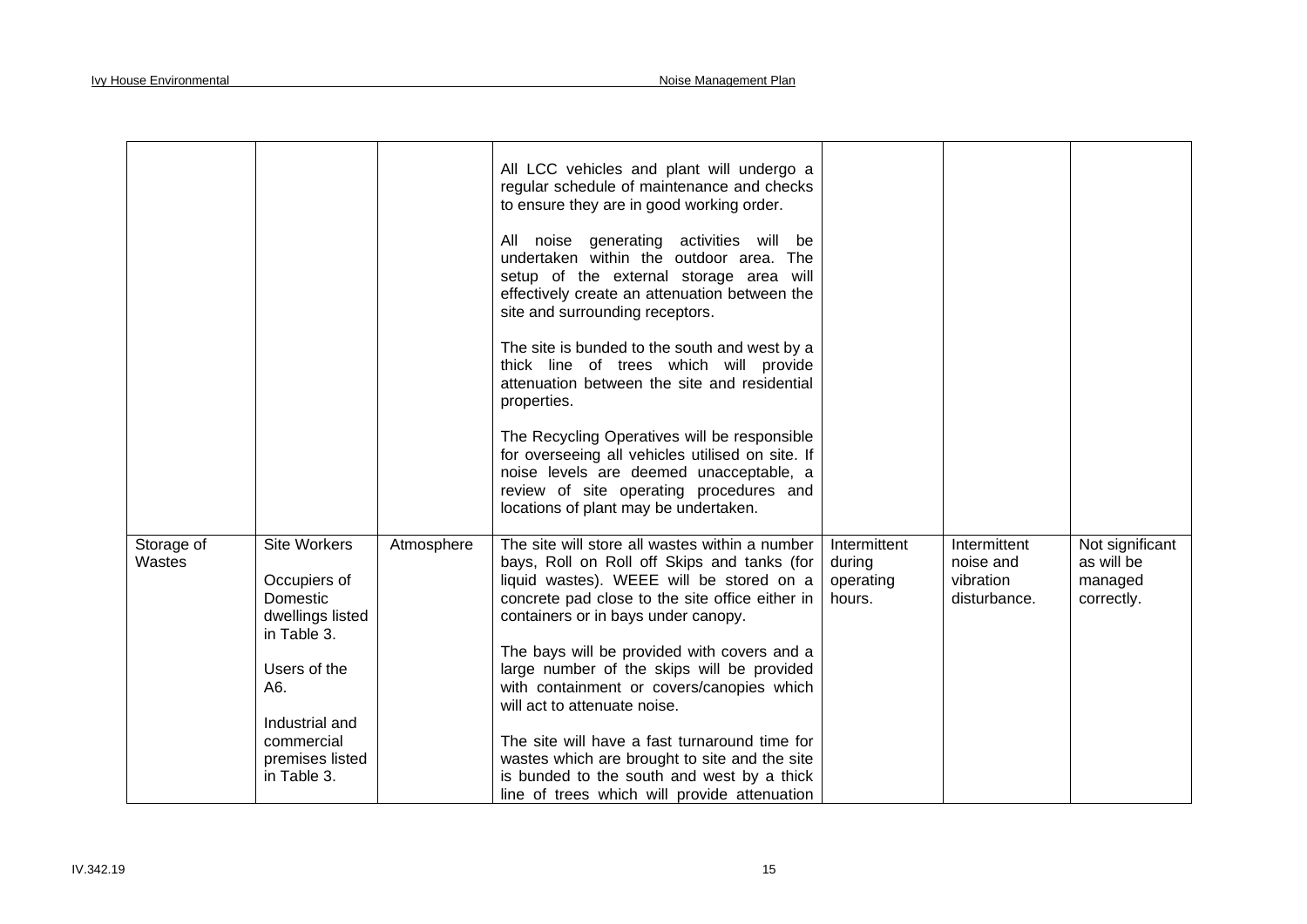|                                                      |                                                                                                                                                                      |            | between the site and residential properties.                                                                                                                                                                                                                                                                                                                                                                                                                                                                                                                                                                                                                                                                                                    |                                               |                                                        |                                                        |
|------------------------------------------------------|----------------------------------------------------------------------------------------------------------------------------------------------------------------------|------------|-------------------------------------------------------------------------------------------------------------------------------------------------------------------------------------------------------------------------------------------------------------------------------------------------------------------------------------------------------------------------------------------------------------------------------------------------------------------------------------------------------------------------------------------------------------------------------------------------------------------------------------------------------------------------------------------------------------------------------------------------|-----------------------------------------------|--------------------------------------------------------|--------------------------------------------------------|
|                                                      |                                                                                                                                                                      |            | If noise levels due to storage of wastes are<br>deemed unacceptable, a review of site<br>operating procedures and locations of plant<br>and infrastructure may be undertaken.                                                                                                                                                                                                                                                                                                                                                                                                                                                                                                                                                                   |                                               |                                                        |                                                        |
| Movement of<br>stock to and<br>from storage<br>areas | Site Workers<br>Occupiers of<br>Domestic<br>dwellings listed<br>in Table 3.<br>Users of the<br>A6.<br>Industrial and<br>commercial<br>premises listed<br>in Table 3. | Atmosphere | Storage areas have been situated within the<br>site to be as far as possible from sensitive<br>receptors while maintaining site safety.<br>The site is bunded to the south and west by a<br>thick line of trees which will provide<br>attenuation between the site and residential<br>properties.<br>The site layout has been specifically<br>designed to avoid double handling of wastes<br>and the effective bulking up of wastes will<br>ensure that movement of stock is kept to a<br>minimum (i.e. the Operator will wait until full<br>loads of stock are available before removing<br>waste from site.<br>If noise levels are deemed unacceptable, a<br>review of site operating procedures and<br>locations of plant may be undertaken. | Intermittent<br>during<br>operating<br>hours. | Intermittent<br>noise and<br>vibration<br>disturbance. | Not significant<br>as will be<br>managed<br>correctly. |
| Loading and<br>Unloading of<br>Waste                 | Site Workers<br>Occupiers of<br>Domestic<br>dwellings listed<br>in Table 3.<br>Users of the<br>A6.                                                                   | Atmosphere | All waste will be handled with care when<br>being loaded or unloaded. Drop heights will<br>be minimised to reduce the impact of waste<br>hitting site yards or vehicle surfaces and care<br>will be taken to ensure any manual handling<br>i.e. use of spades does not lead to noise<br>from these implements.<br>The site is bunded to the south and west by a                                                                                                                                                                                                                                                                                                                                                                                 | Intermittent<br>during<br>operating<br>hours. | Intermittent<br>noise and<br>vibration<br>disturbance. | Not significant<br>as will be<br>managed<br>correctly. |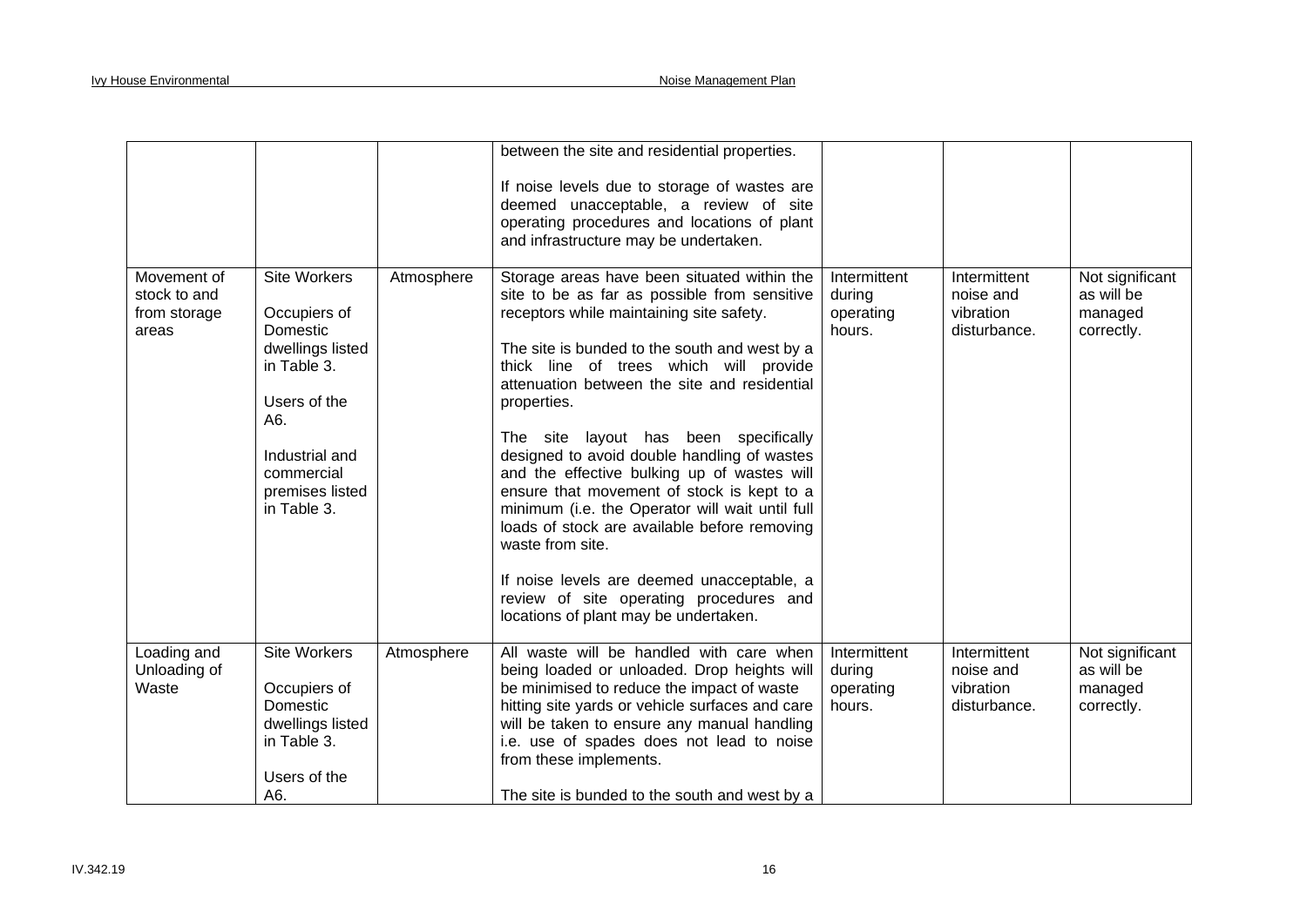|                                                | Industrial and<br>commercial<br>premises listed<br>in Table 3.                                            |            | thick line of trees which will provide<br>attenuation between the site and residential<br>properties.<br>If loading and unloading of waste does lead<br>to unacceptable noise, the Operator may<br>additional<br>investigate<br>noise<br>control<br>measures, for example, muffle mats in the<br>bulking area to the west and rubber edges on<br>spades, or the restriction of when wastes can<br>be received on site.                                                                                                                                                                                                                                                                                                                                                                                                     |                                               |                                                        |                                                        |
|------------------------------------------------|-----------------------------------------------------------------------------------------------------------|------------|----------------------------------------------------------------------------------------------------------------------------------------------------------------------------------------------------------------------------------------------------------------------------------------------------------------------------------------------------------------------------------------------------------------------------------------------------------------------------------------------------------------------------------------------------------------------------------------------------------------------------------------------------------------------------------------------------------------------------------------------------------------------------------------------------------------------------|-----------------------------------------------|--------------------------------------------------------|--------------------------------------------------------|
| Poorly<br>Maintained<br>Plant and<br>Equipment | <b>Site Workers</b><br>Occupiers of<br>Domestic<br>dwellings listed<br>in Table 3.<br>Users of the<br>A6. | Atmosphere | All plant and equipment will be inspected on<br>a regular basis and any repairs required are<br>carried out as soon as is practicable.<br>All site workers are required to report any<br>breakdowns or malfunctioning equipment<br>immediately to the Area Supervisor. All such<br>incidences will be reported in the site<br>conditions log.<br>The Recycling Operatives/Area Supervisor or<br>other designated LCC officer will be<br>responsible for determining if plant and<br>should<br>equipment<br>be<br>removed<br>from<br>circulation until such times as repairs have<br>been made.<br>The Recycling Operatives or Area Supervisor<br>or other designated LCC officer will be<br>responsible for determining various activities<br>on site should cease immediately upon report<br>of malfunctioning equipment. | Intermittent<br>during<br>operating<br>hours. | Intermittent<br>noise and<br>vibration<br>disturbance. | Not significant<br>as will be<br>managed<br>correctly. |
| Poorly                                         | Site Workers                                                                                              | Atmosphere | The site is accessed via the A6, Harborough                                                                                                                                                                                                                                                                                                                                                                                                                                                                                                                                                                                                                                                                                                                                                                                | Intermittent                                  | Intermittent                                           | Not significant                                        |
| <b>Maintained Site</b><br>Roads and Site       | Occupiers of<br>Domestic                                                                                  |            | Road for both incoming vehicles and staff.                                                                                                                                                                                                                                                                                                                                                                                                                                                                                                                                                                                                                                                                                                                                                                                 | during<br>operating                           | noise and<br>vibration                                 | as will be<br>managed                                  |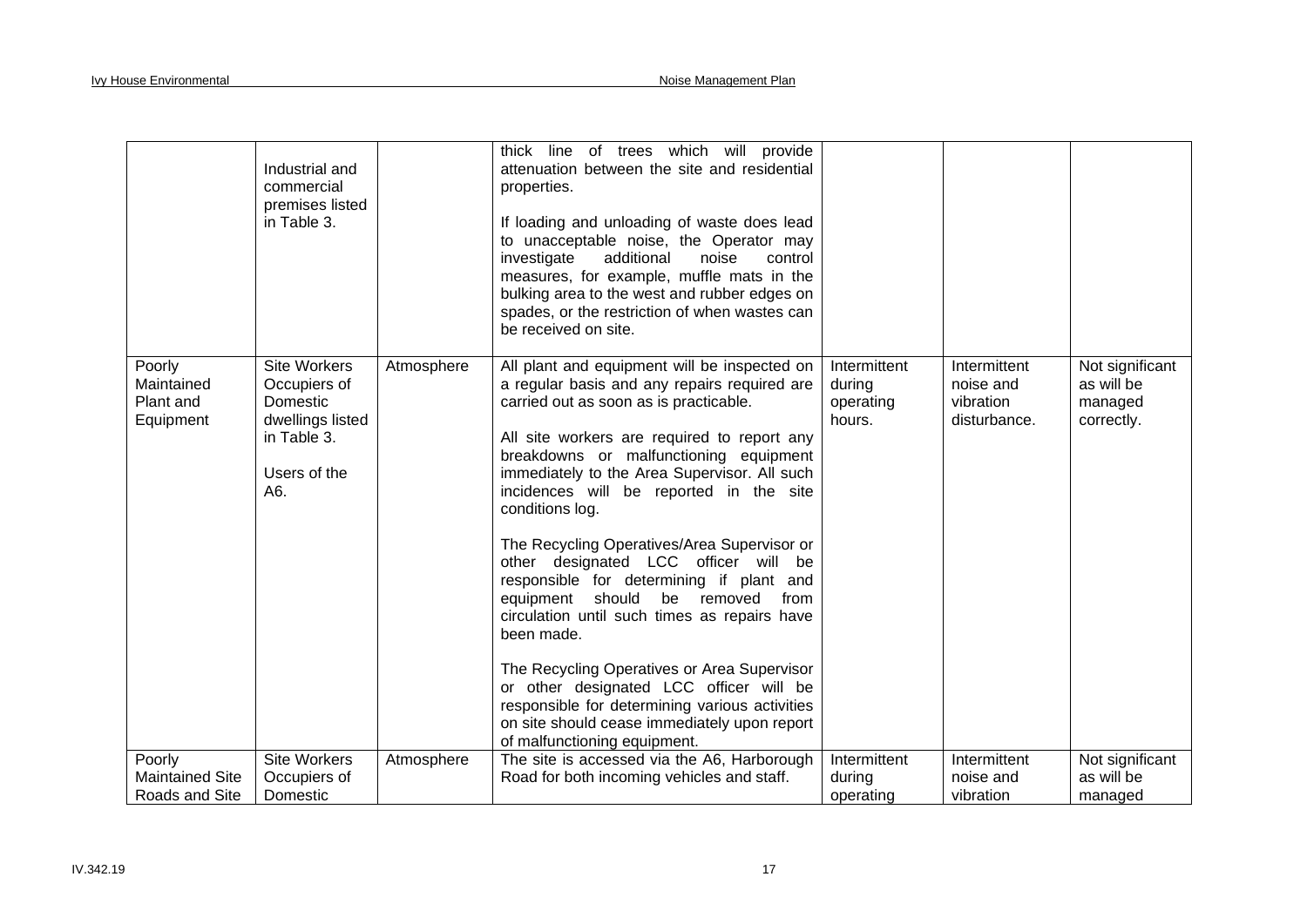| <b>Surfaces</b> | dwellings listed<br>in Table 3.                | All areas where waste will be stored will be<br>fully concreted with sealed drainage.                                                                                                                                                                                                                                                      | hours. | disturbance. | correctly. |
|-----------------|------------------------------------------------|--------------------------------------------------------------------------------------------------------------------------------------------------------------------------------------------------------------------------------------------------------------------------------------------------------------------------------------------|--------|--------------|------------|
|                 | Habitats in<br>Table 3.<br>Users of the<br>A6. | Any deficiencies regarding site surfaces or<br>cracks in the concrete will be reported<br>immediately to the Area Supervisor or<br>designated LCC officer who will ensure<br>appropriate repairs are made.                                                                                                                                 |        |              |            |
|                 |                                                | The site will undertake regular housekeeping,<br>and site surfaces will be inspected at the end<br>of each day for potholes or cracks which<br>could compromise vehicle movements. This<br>allows site staff to inspect all surfaces on a<br>daily basis and to remove any items of<br>impede vehicle<br>material that might<br>movements. |        |              |            |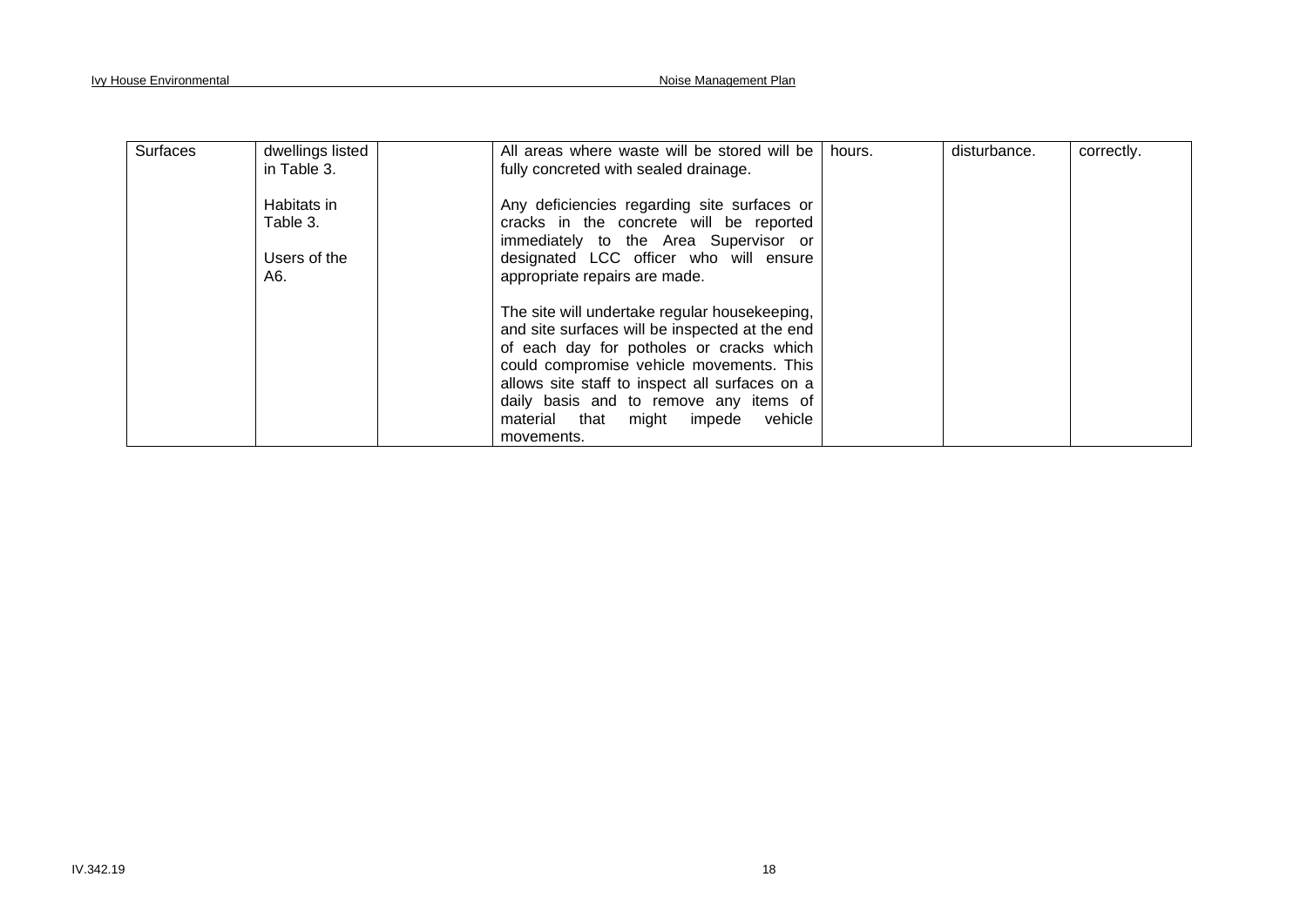#### **5.0 CONCLUSION**

Kibworth Recycling and Household Waste Site, to be operated by LCC is situated within a rural setting. The facility is not considered to be within close proximity to sensitive receptors.

The information contained within the assessment detailed in Table 5 above indicates that site activities are unlikely to cause any disturbance due to the storage and management techniques employed by the applicant. The management techniques will ensure that any fugitive emissions will be adequately contained and managed.

Due to the above measures, we conclude that it is highly unlikely receptors will be impacted by the proposal.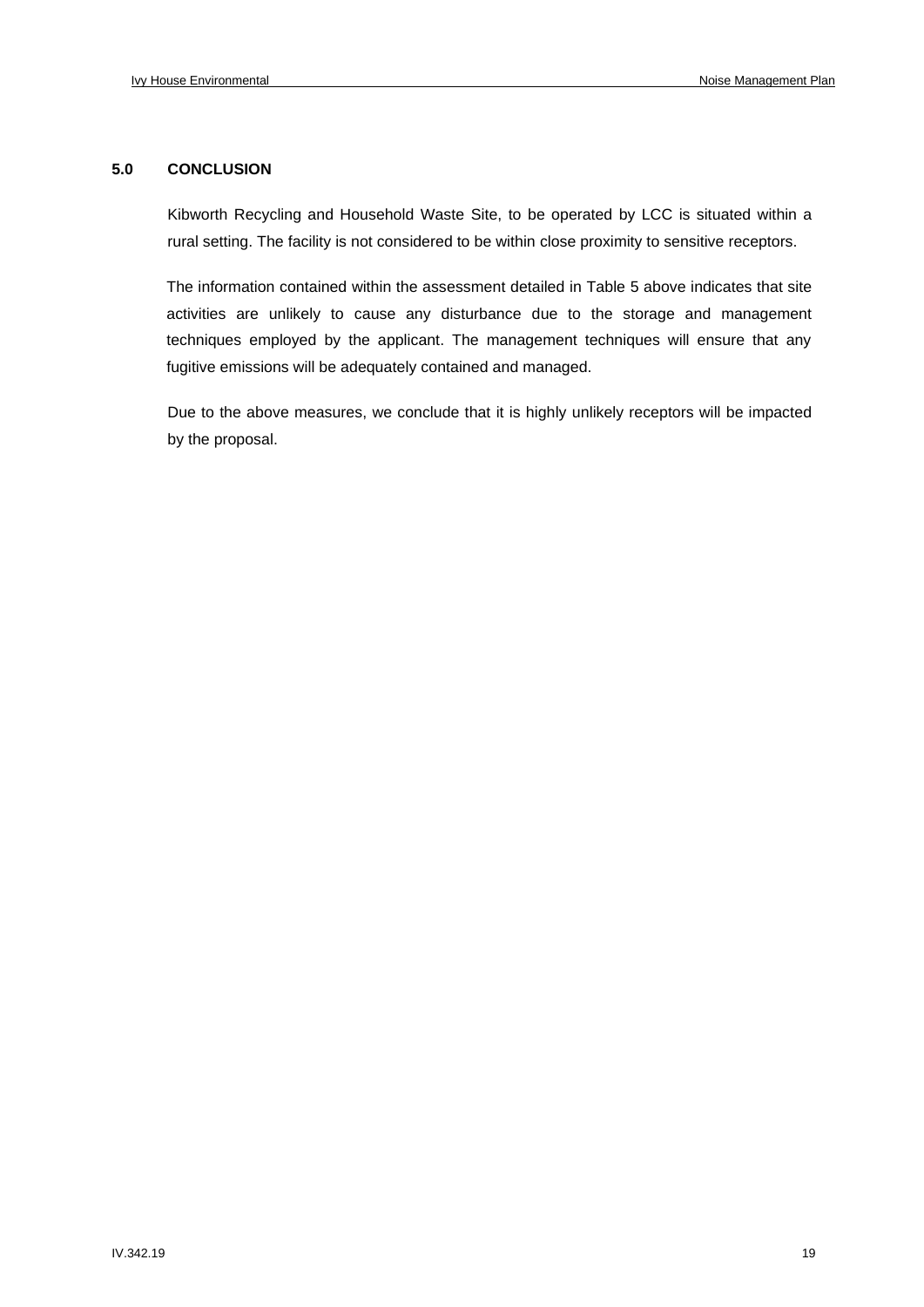### **Appendix A – Permit Boundary and Site Layout**

## **(Forwarded under separate cover)**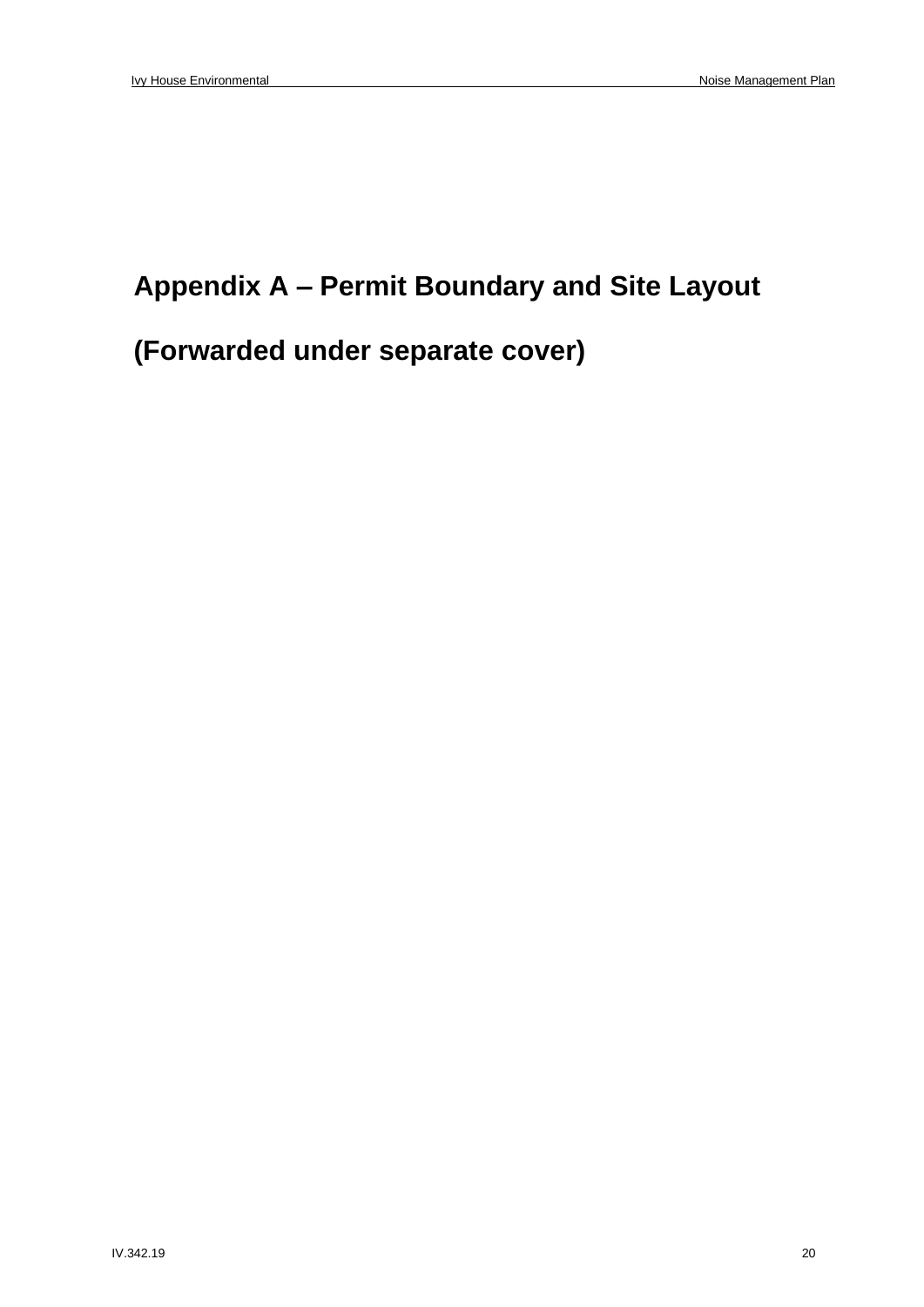## **Appendix B – List of Permitted Waste**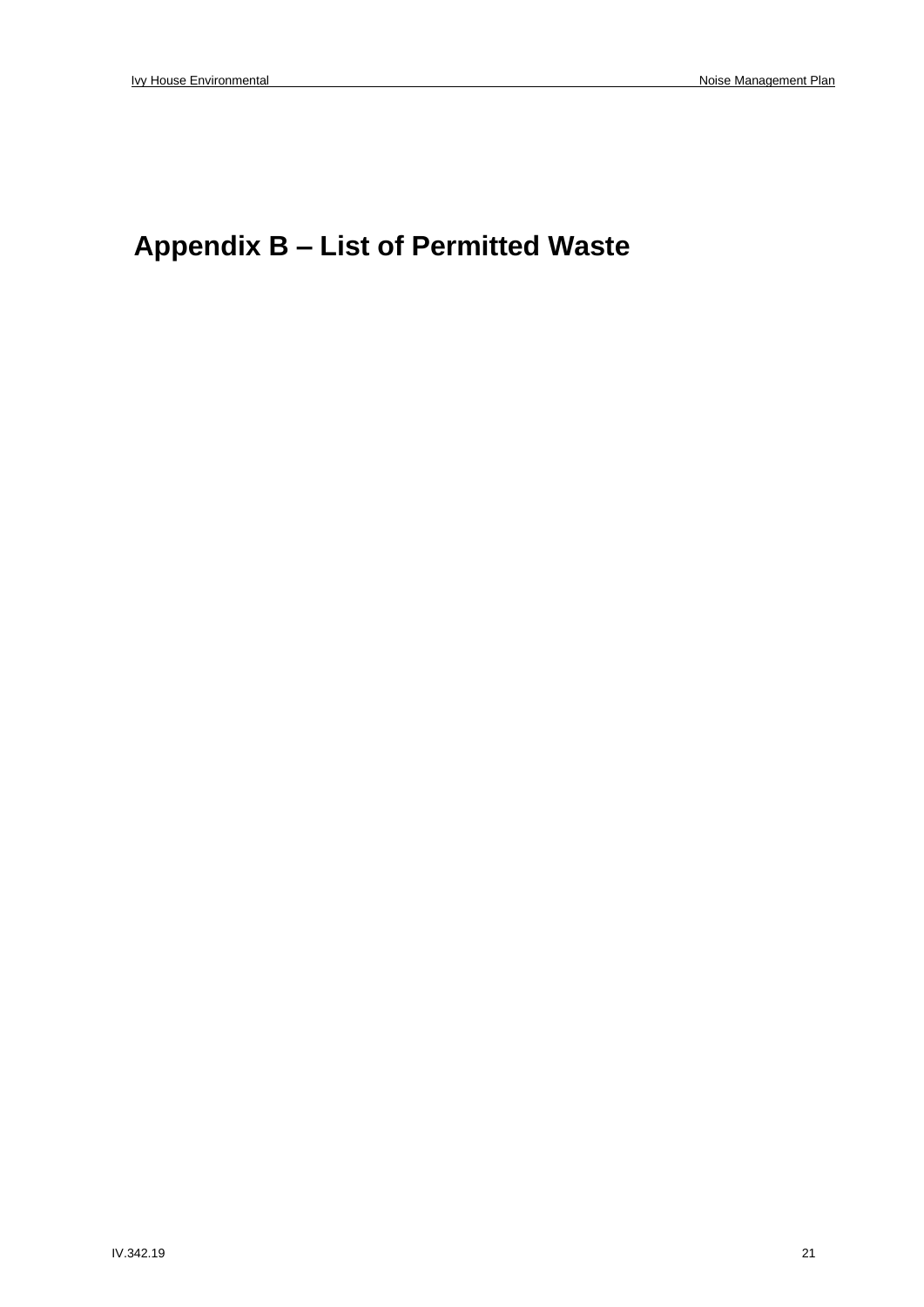| <b>EWC Code</b> | <b>Description</b>                                                                                                                     |
|-----------------|----------------------------------------------------------------------------------------------------------------------------------------|
| 02              | <b>WASTES FROM AGRICULTURE, HORTICULTURE, AQUACULTURE,</b><br>FORESTRY, HUNTING AND FISHING, FOOD PREPARATION AND<br><b>PROCESSING</b> |
| 02 01           | wastes from agriculture, horticulture, aquaculture, forestry, hunting<br>and fishing                                                   |
| 02 01 03        | plant-tissue waste                                                                                                                     |
| 02 01 04        | waste plastics (except packaging)                                                                                                      |
| 02 01 07        | wastes from forestry                                                                                                                   |
| 02 01 10        | waste metal                                                                                                                            |
| 02 02           | wastes from the preparation and processing of meat, fish and other<br>foods of animal origin                                           |
| 02 02 03        | materials unsuitable for consumption or processing                                                                                     |
| 02 03           | wastes from fruit, vegetables, cereals, edible oils, cocoa, coffee, tea                                                                |
|                 | and tobacco preparation and processing; conserve production; yeast                                                                     |
|                 | and yeast extract production, molasses preparation and fermentation                                                                    |
| 02 03 04        | materials unsuitable for consumption or processing                                                                                     |
| 02 04           | wastes from sugar processing                                                                                                           |
| 02 04 01        | soil from cleaning and washing beet                                                                                                    |
| 02 05           | wastes from the dairy products industry                                                                                                |
| 02 05 01        | materials unsuitable for consumption or processing                                                                                     |
| 02 06           | wastes from the baking and confectionery industry                                                                                      |
| 02 06 01        | materials unsuitable for consumption or processing                                                                                     |
| 02 06 02        | wastes from preserving agents                                                                                                          |
| 03              | <b>WASTES FROM WOOD PROCESSING AND THE PRODUCTION OF</b>                                                                               |
|                 | PANELS AND FURNITURE, PULP, PAPER AND CARDBOARD                                                                                        |
| 03 01           | wastes from wood processing and the production of panels and<br>furniture                                                              |
| 03 01 01        | waste bark and cork                                                                                                                    |
| 03 01 04*       | sawdust, shavings, cuttings, wood, particle board and veneer containing<br>hazardous substances                                        |
| 03 01 05        | sawdust, shavings, cuttings, wood, particle board and veneer other than<br>those mentioned in 03 01 04                                 |
| 03 03           | wastes from pulp, paper and cardboard production and processing                                                                        |
| 03 03 01        | waste bark and wood                                                                                                                    |
| 03 03 08        | wastes from sorting of paper and cardboard destined for recycling                                                                      |
| 07              | <b>WASTES FROM ORGANIC CHEMICAL PROCESSES</b>                                                                                          |
| 07 02           | Waste from the MSFU of plastics, synthetic rubber and man-made<br>fibres                                                               |
| 07 02 13        | Waste plastic                                                                                                                          |
| 12              | <b>WASTES FROM SHAPING AND PHYSICAL AND MECHANICAL</b><br>SURFACE TREATMENT OF METALS AND PLASTICS                                     |
| 1201            | wastes from shaping and physical and mechanical surface treatment<br>of metals and plastics                                            |
| 12 01 01        | ferrous metal filings and turnings                                                                                                     |
| 12 01 03        | non-ferrous metal filings and turnings                                                                                                 |
| 12 01 05        | plastics shavings and turnings                                                                                                         |
| 13              | OIL WASTES AND WASTES OF LIQUID FUELS (EXCEPT EDIBLE OILS,                                                                             |
|                 | AND THOSE IN CHAPTERS 05, 12 AND 19)                                                                                                   |
| 1302            | Waste engine, gear and lubricating oils                                                                                                |
| $130204*$       | mineral-based chlorinated engine, gear and lubricating oils                                                                            |
| 13 02 05*       | mineral-based non-chlorinated engine, gear and lubricating oils                                                                        |
| 13 02 06*       | synthetic engine, gear and lubricating oils                                                                                            |
| 13 02 07*       | readily biodegradable engine, gear and lubricating oils                                                                                |
| 15              | <b>WASTE PACKAGING; ABSORBENTS, WIPING CLOTHS, FILTER</b>                                                                              |
|                 | <b>MATERIALS AND PROTECTIVE CLOTHING NOT OTHERWISE</b><br><b>SPECIFIED</b>                                                             |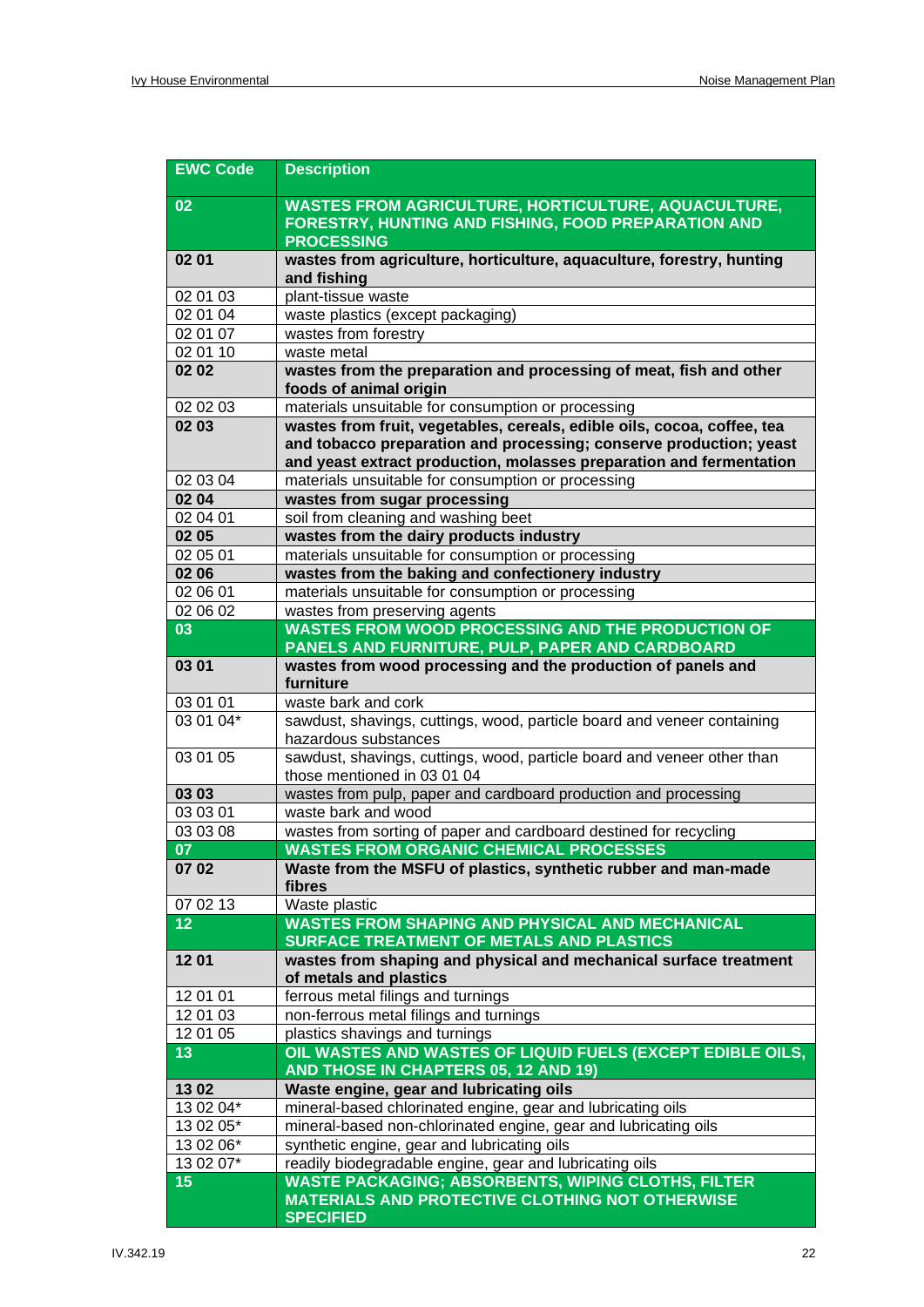| 15 01                 | packaging (including separately collected municipal packaging waste)                                                                                                                                     |
|-----------------------|----------------------------------------------------------------------------------------------------------------------------------------------------------------------------------------------------------|
| 15 01 01              | paper and cardboard packaging                                                                                                                                                                            |
| 15 01 02              | plastic packaging                                                                                                                                                                                        |
| 15 01 03              | wooden packaging                                                                                                                                                                                         |
| 15 01 04              | metallic packaging                                                                                                                                                                                       |
| 15 01 05              | composite packaging                                                                                                                                                                                      |
| 15 01 06              | mixed packaging                                                                                                                                                                                          |
| 15 01 07              | glass packaging                                                                                                                                                                                          |
| 15 01 09              | textile packaging                                                                                                                                                                                        |
| 15 02                 | absorbents, filter materials, wiping cloths and protecting clothing                                                                                                                                      |
| 15 02 03              | absorbents, filter materials, wiping cloths and protective clothing other than                                                                                                                           |
|                       | those mentioned in 15 02 02                                                                                                                                                                              |
| 16                    | <b>WASTES NOT OTHERWISE SPECIFIED IN THE LIST</b>                                                                                                                                                        |
| 1601                  | end-of-life vehicles from different means of transport [including off-<br>road machinery] and wastes from dismantling of end-of-life vehicles<br>and vehicle maintenance (except 13,14, 16 06 and 16 08) |
| 16 01 03              | end-of-life tyres                                                                                                                                                                                        |
| 16 02                 | wastes from electrical and electronic equipment                                                                                                                                                          |
| $1602\overline{11*}$  | discarded equipment containing chlorofluorocarbons, HCFC, HFC                                                                                                                                            |
| 16 02 14              | discarded equipment other than those mentioned in 16 02 09 to 16 02 13                                                                                                                                   |
| 16 02 16              | components removed from discarded equipment other than those                                                                                                                                             |
|                       | mentioned in 16 02 15                                                                                                                                                                                    |
| 16 05                 | gases in pressure containers and discarded chemicals                                                                                                                                                     |
| 16 05 04*             | gases in pressure containers (including halons) containing hazardous                                                                                                                                     |
|                       | substances                                                                                                                                                                                               |
| 16 05 05              | gases in pressure containers other than those mentioned in 16 05 04                                                                                                                                      |
| 16 06                 | batteries and accumulators                                                                                                                                                                               |
| 16 06 04              | alkaline batteries (except 16 06 03)                                                                                                                                                                     |
| 16 06 05              | other batteries and accumulators                                                                                                                                                                         |
|                       |                                                                                                                                                                                                          |
| 17 <sub>2</sub>       | <b>CONSTRUCTION AND DEMOLITION WASTES (INCLUDING</b>                                                                                                                                                     |
|                       | <b>EXCAVATED SOIL FROM CONTAMINATED SITES)</b>                                                                                                                                                           |
| 1701                  | concrete, bricks, tiles and ceramics                                                                                                                                                                     |
| 17 01 01              | concrete                                                                                                                                                                                                 |
| 17 01 02              | bricks                                                                                                                                                                                                   |
| 17 01 03              | tiles and ceramics                                                                                                                                                                                       |
| 17 01 07              | mixtures of concrete, bricks, tiles and ceramics other than those mentioned<br>in 17 01 06                                                                                                               |
| 1702                  | wood, glass and plastic                                                                                                                                                                                  |
| 17 02 01              | wood                                                                                                                                                                                                     |
| 17 02 02              | glass                                                                                                                                                                                                    |
| 17 02 03              | plastic                                                                                                                                                                                                  |
| 1703                  | bituminous mixtures, coal tar and tarred products                                                                                                                                                        |
| 17 03 02              | bituminous mixtures other than those mentioned in 17 03 01                                                                                                                                               |
| 1704                  | metals (including their alloys)                                                                                                                                                                          |
| 17 04 01              | copper, bronze, brass                                                                                                                                                                                    |
| 17 04 02              | aluminium                                                                                                                                                                                                |
| 17 04 03              | lead                                                                                                                                                                                                     |
| 17 04 04              | zinc                                                                                                                                                                                                     |
| 17 04 05              | iron and steel                                                                                                                                                                                           |
| 17 04 06              | tin                                                                                                                                                                                                      |
| 17 04 07              | mixed metals                                                                                                                                                                                             |
| 17 04 11              | cables other than those mentioned in 17 04 10                                                                                                                                                            |
| 1705                  | soil (including excavated soil from contaminated sites), stones and<br>dredging spoil                                                                                                                    |
| 17 05 04              | soil and stones other than those mentioned in 17 05 03                                                                                                                                                   |
| 1706                  | insulation materials and asbestos-containing construction materials                                                                                                                                      |
| 17 06 01*<br>17 06 04 | insulation materials containing asbestos<br>insulation materials other than those mentioned in 17 06 01 and 17 06 03                                                                                     |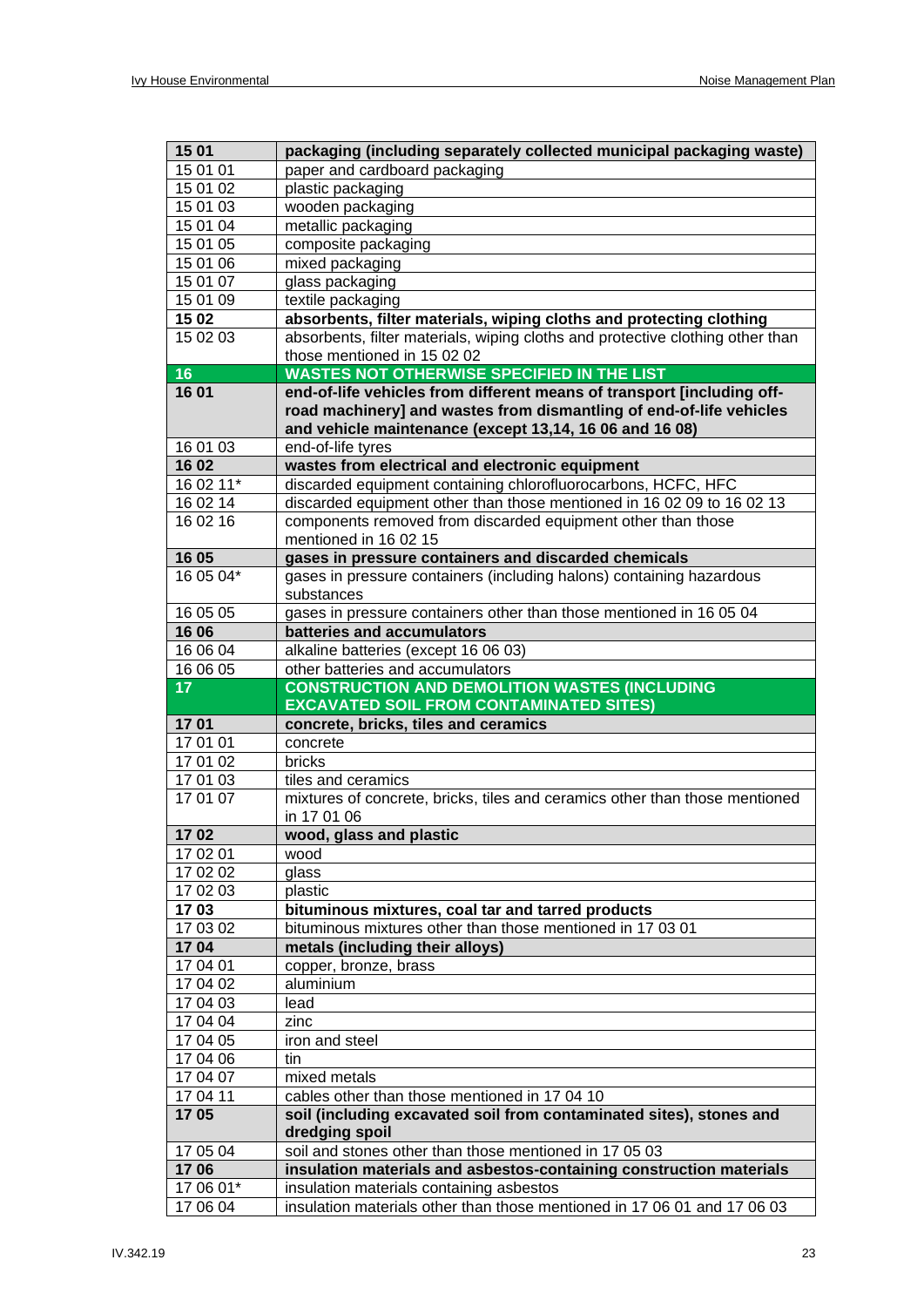| 17 06 05*              | construction materials containing asbestos                                                                                                                                                                 |
|------------------------|------------------------------------------------------------------------------------------------------------------------------------------------------------------------------------------------------------|
| 1708                   | gypsum-based construction material                                                                                                                                                                         |
| 17 08 02               | gypsum-based construction materials other than those mentioned in 17 08<br>01                                                                                                                              |
| 1709                   | other construction and demolition waste                                                                                                                                                                    |
| 17 09 04               | Mixed construction and demolition waste other than those mentioned in 17<br>09 01, 17 09 02 and 17 09 03                                                                                                   |
| 19                     | <b>WASTE FROM WASTE MANAGMETN FACILITIES, OFF-SITE WASTE</b><br><b>WATER TREATMENT PLANTS AND THE PREPARATION OF WATER</b><br><b>INTENDED FOR HUMAN CONSUMPTION AND WATER FOR</b><br><b>INDUSTRIAL USE</b> |
| 19 12                  | wastes from the mechanical treatment of waste (for example sorting,<br>crushing, compacting, pelletising) not otherwise specified                                                                          |
| 19 12 01               | paper and cardboard                                                                                                                                                                                        |
| 19 12 02               | ferrous metal                                                                                                                                                                                              |
| 19 12 03               | non-ferrous metal                                                                                                                                                                                          |
| 19 12 04               | plastic and rubber                                                                                                                                                                                         |
| 19 12 05               | glass                                                                                                                                                                                                      |
| 19 12 06*              | wood containing hazardous substances                                                                                                                                                                       |
| 19 12 07               | wood other than those mentioned in 19 12 06                                                                                                                                                                |
| 19 12 08               | <b>Textiles</b>                                                                                                                                                                                            |
| 19 12 09               | minerals (for example sand, stones)                                                                                                                                                                        |
| 19 12 10               | combustible waste (refuse derived fuel)                                                                                                                                                                    |
| 20                     | <b>MANICIPAL WASTES (HOUSEHOLD WASTE AND SIMILAR</b>                                                                                                                                                       |
|                        | COMMERICAL, INDUSTRIAL AND INSTITUTIONAL WASTES)                                                                                                                                                           |
|                        | <b>INCLUDING SEPERATELY COLLECTED FRACTIONS</b>                                                                                                                                                            |
| 20 01                  | separately collected fractions (except 15 01)                                                                                                                                                              |
| 20 01 01               | paper and cardboard                                                                                                                                                                                        |
| 20 01 02               | Glass                                                                                                                                                                                                      |
| 20 01 08               | biodegradable kitchen and canteen waste                                                                                                                                                                    |
| 200110                 | clothes                                                                                                                                                                                                    |
| 200111                 | textiles                                                                                                                                                                                                   |
| $200113*$<br>$200114*$ | solvents                                                                                                                                                                                                   |
| $200115*$              | acids<br>alkalines                                                                                                                                                                                         |
| $200117*$              | photochemicals                                                                                                                                                                                             |
| $200119*$              | pesticides                                                                                                                                                                                                 |
| $20\,01\,21*$          | fluorescent tubes and other mercury-containing waste                                                                                                                                                       |
| 20 01 23*              | discarded equipment containing chlorofluorocarbons                                                                                                                                                         |
| 20 01 25               | edible oil and fat                                                                                                                                                                                         |
| 20 01 26*              | oil and fat other than those mentioned in 20 01 25                                                                                                                                                         |
| 20 01 27*              | paint, inks, adhesives and resins containing hazardous substances                                                                                                                                          |
| 20 01 28               | paint, inks, adhesives and resins other than those mentioned in 20 01 27                                                                                                                                   |
| 20 01 29*              | detergents containing hazardous substances                                                                                                                                                                 |
| 20 01 30               | detergents other than those mentioned in 20 01 29                                                                                                                                                          |
| 20 01 33*              | batteries and accumulators included in 16 06 01, 16 06 02 or 16 06 03 and                                                                                                                                  |
|                        | unsorted batteries and accumulators containing these batteries                                                                                                                                             |
| 20 01 34               | batteries and accumulators other than those mentioned in 20 01 33                                                                                                                                          |
| 20 01 35*              | discarded electrical and electronic equipment other than those mentioned in                                                                                                                                |
|                        | 20 01 21 and 20 01 23 containing hazardous components                                                                                                                                                      |
| 20 01 36               | discarded electrical and electronic equipment other than those mentioned in<br>20 01 21, 20 01 23 and 20 01 35                                                                                             |
| 20 01 37*              | wood containing hazardous substances                                                                                                                                                                       |
| 20 01 38               | wood other than those mentioned in 20 01 37                                                                                                                                                                |
| 20 01 39               | plastics                                                                                                                                                                                                   |
| 20 01 40               | metals                                                                                                                                                                                                     |
| 20 01 41               | wastes from chimney sweeping                                                                                                                                                                               |
| 20 02                  | garden and park wastes (including cemetery waste)                                                                                                                                                          |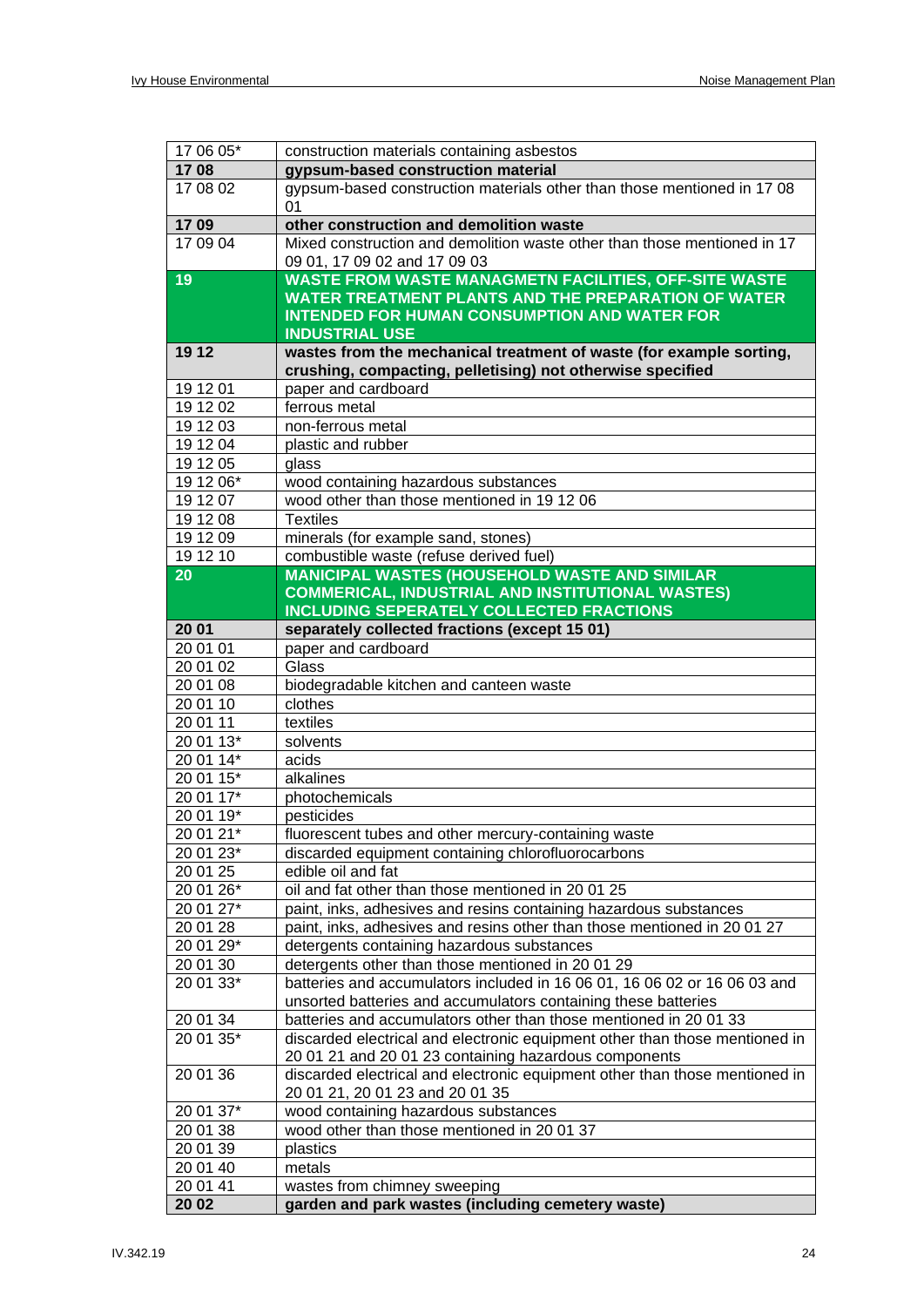| 20 02 01 | biodegradable waste            |
|----------|--------------------------------|
| 20 02 02 | soil and stones                |
| 20 02 03 | other non-biodegradable wastes |
| 20 03    | other municipal wastes         |
| 20 03 01 | mixed municipal waste          |
| 20 03 02 | waste from markets             |
| 20 03 03 | street-cleaning residues       |
| 20 03 07 | bulky waste                    |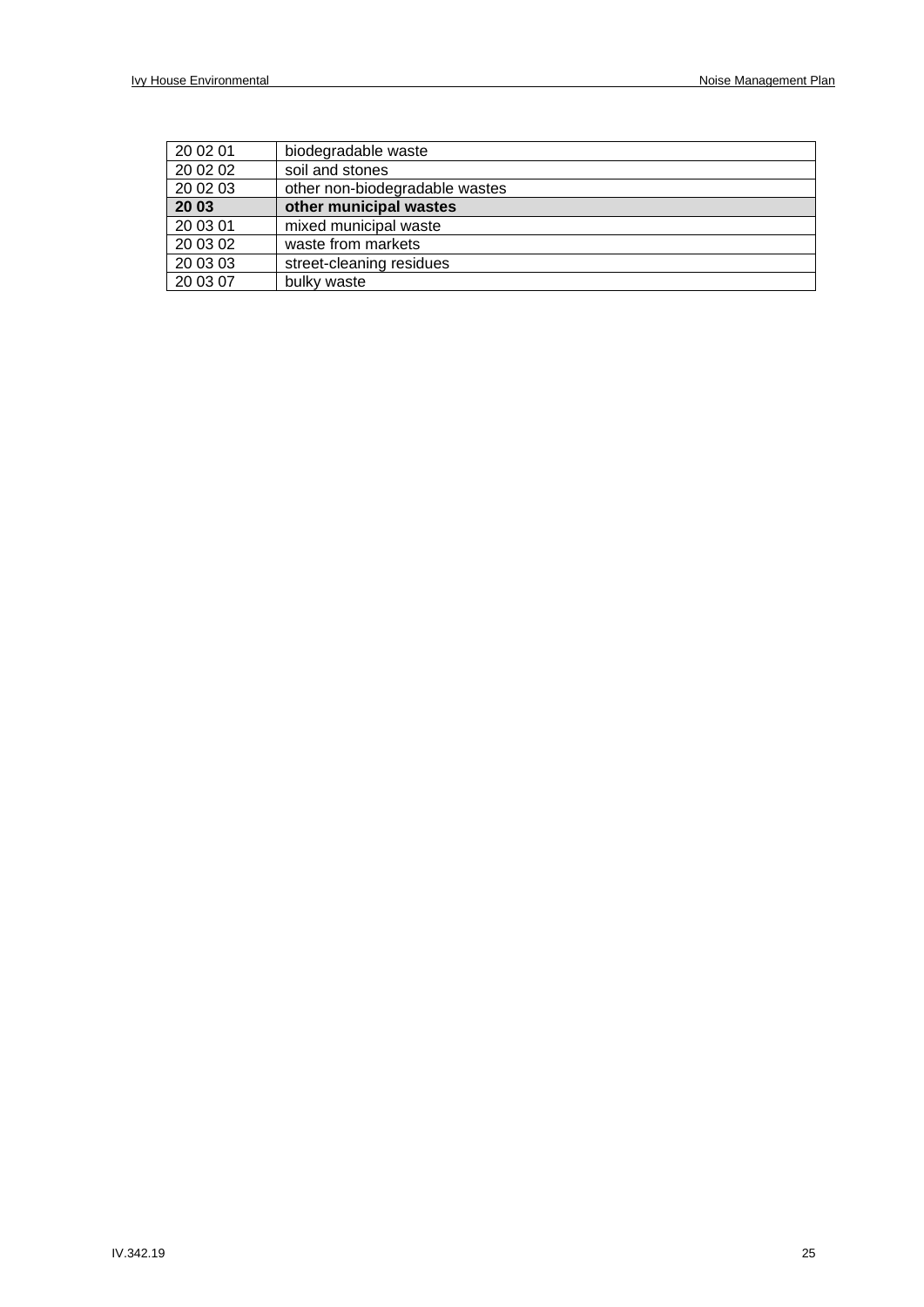## **Appendix C – Complaints Procedure and Public Engagement Plan**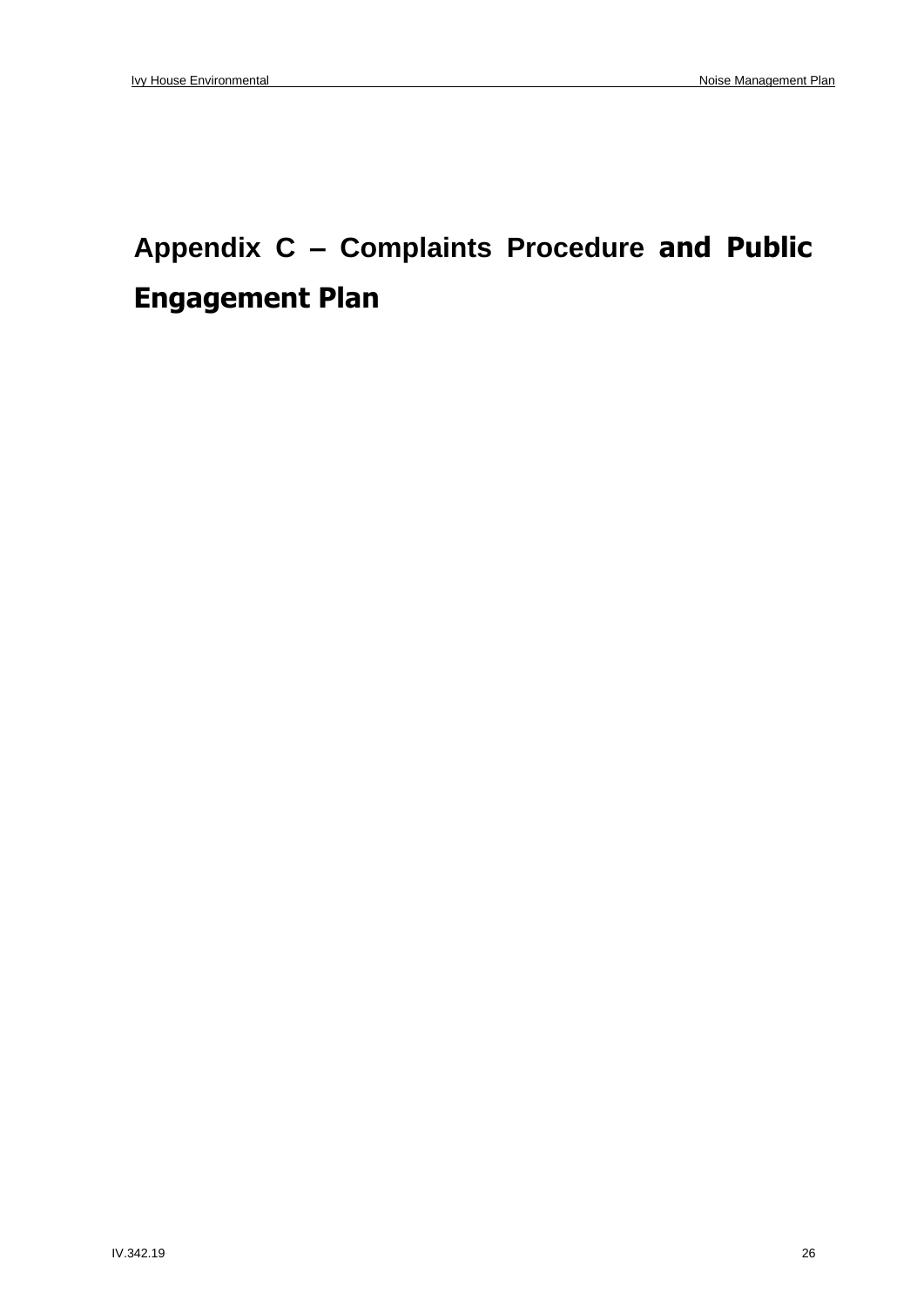| <b>Action</b>                                                                                                                                                                                                                                                                                                                                                                                                                                                                                                                                                                      | <b>Person</b><br>responsible for<br>ensuring action is<br>carried out | <b>Timescale for</b><br><b>Action</b><br><b>Completion</b>                  |
|------------------------------------------------------------------------------------------------------------------------------------------------------------------------------------------------------------------------------------------------------------------------------------------------------------------------------------------------------------------------------------------------------------------------------------------------------------------------------------------------------------------------------------------------------------------------------------|-----------------------------------------------------------------------|-----------------------------------------------------------------------------|
| 1. The Area Supervisor will be notified of the complaint<br>and will make the appropriate managerial staff and site<br>operatives aware of the complaint.<br>The compliant shall be formally recorded using the<br>Complaint Report sheet contained within the site's<br>EMS.                                                                                                                                                                                                                                                                                                      | Area Supervisor                                                       | Within<br>one<br>working<br>day<br>οf<br>receipt<br>of<br>the<br>complaint. |
| 2. The complaint shall be investigated by:<br>a) Checking the Site Diary and Waste Acceptance<br>Records to see if any waste which would give rise<br>to noise was accepted.<br>b) Checking the Site Diary to see whether the<br>complaint corresponds to any operational issues<br>at the site, such as damage to site infrastructure or<br>damage to other site management infrastructure.<br>If the cause of the complaint is established it will be<br>recorded within the Complaint Record Sheet. If no<br>particular cause is identified then this will also be<br>recorded. | Area Supervisor                                                       | Within<br>one<br>working<br>day<br>0f<br>receipt<br>of<br>the<br>complaint. |
| 3. If a number of complaints are received about a<br>particular incident, then it might be necessary to<br>introduce odour monitoring - note this will occur only<br>after discussions with the Environment Agency.                                                                                                                                                                                                                                                                                                                                                                | Area Supervisor                                                       | Within<br>one<br>working<br>day<br>0f<br>receipt<br>of<br>the<br>complaint. |
| 4. The Area Supervisor will instigate any necessary<br>reviews of procedures and will implement any required<br>changes. Any maintenance to noise management<br>infrastructure will be undertaken as soon as possible.                                                                                                                                                                                                                                                                                                                                                             | Area Supervisor                                                       | Within<br>seven<br>working<br>days of<br>receipt<br>the<br>of<br>complaint. |
| 5. If appropriate, the complainant and the Environment<br>Agency will be informed of any corrective actions<br>taken.                                                                                                                                                                                                                                                                                                                                                                                                                                                              | Area Supervisor                                                       | Within<br>seven<br>working<br>days of<br>receipt<br>of<br>the<br>complaint. |
| 6. A follow up audit on the corrective actions shall be<br>undertaken to ensure the preventative procedure was<br>effective and to determine if any additional actions are<br>required.                                                                                                                                                                                                                                                                                                                                                                                            | Area Supervisor                                                       | Within two weeks<br>of receipt of the<br>compliant.                         |
| 7. Once the follow up audit has been completed, the<br>Area Supervisor will ensure that the complaint and any<br>action taken and the effectiveness of that action are<br>recorded in the EMS.<br>This record shall also note any amendments to<br>procedures, both environmental and health and safety,<br>which may be required following the investigation. The<br>record shall be kept in the site office at all times or if it<br>is an electronic record, it will be accessible at the site.                                                                                 | Area Supervisor                                                       | Within two weeks<br>of receipt of the<br>complaint.                         |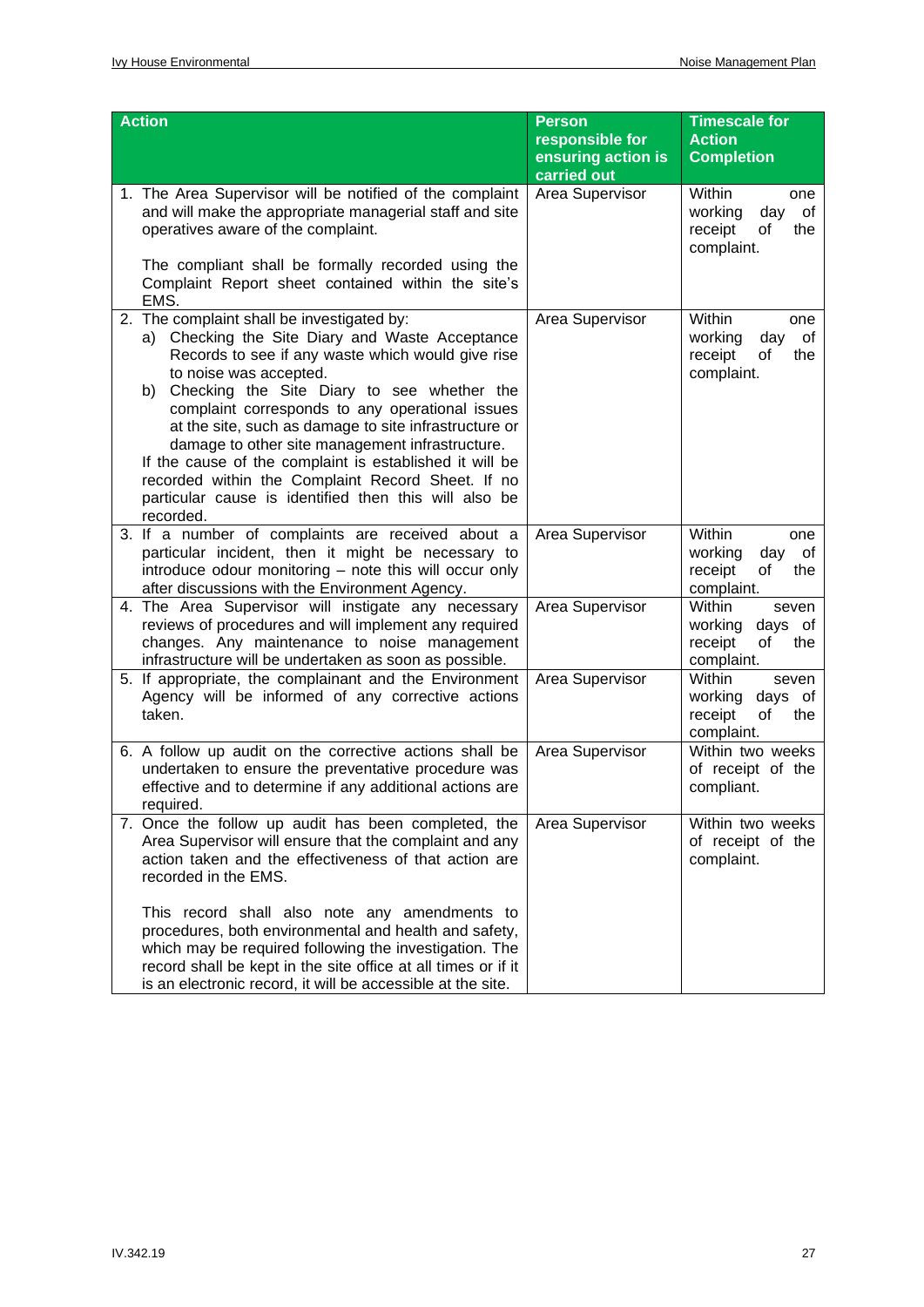## **Kibworth Recycling and Household Waste Site – Communications with the Local Community (Public Engagement Plan)**

The Operator, being a County Council, has existing an existing communication network for liaison between the local community and the Operator. Notwithstanding emergency contact details at the Kibworth Recycling and Household Waste Site entrance, for day to day contact the Operator would utilise a combination of the following communication strategies depending on the nature of the communication required.

For general information:

.

- The Operator's existing website [\(www.leicestershire.gov.uk\)](http://www.leicestershire.gov.uk/);
- The Operator's existing Twitter and Facebook accounts; and
- Local events that the Operator may attend or organise.

For specific, event, information in addition to the above:

- Telephone discussions; and
- Electronic or paper-based correspondence; and
- On site notification advertising at the entrance using posters in the adshell.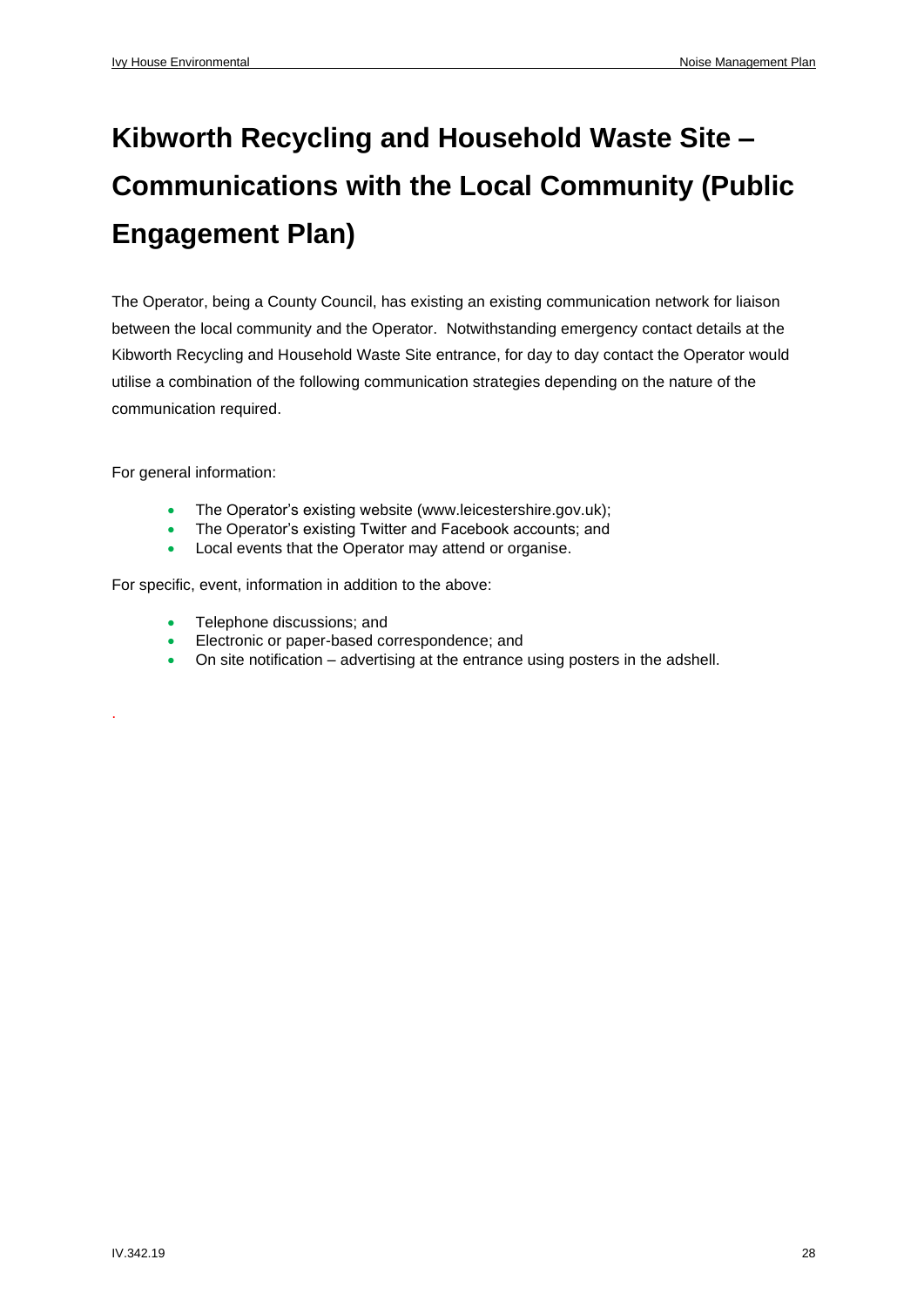## **Appendix D – Site Conditions Log**